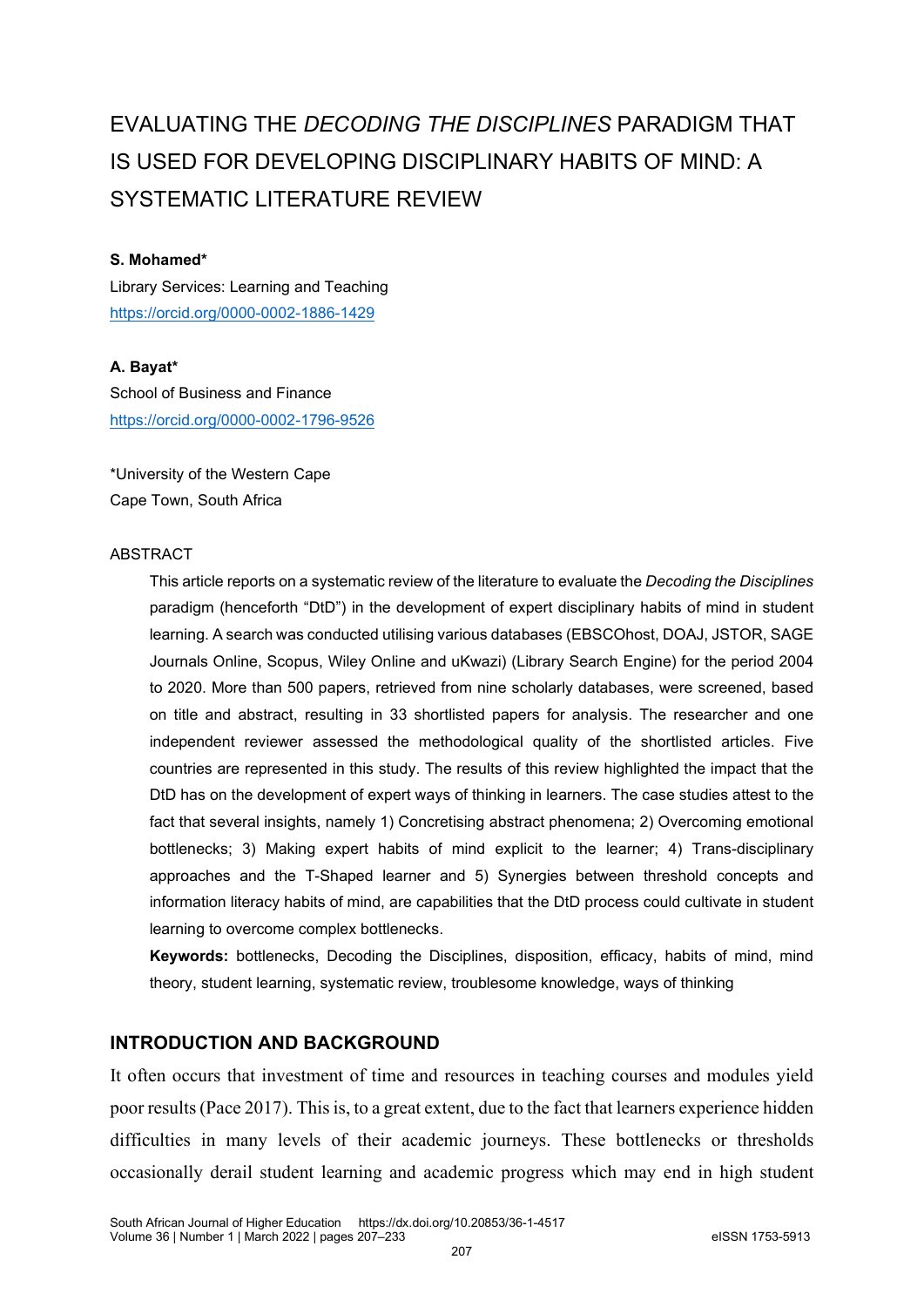failure rates. As teachers, we tend to assume that our students have already attained the necessary attributes or disciplinary ways of thinking that are needed for a successful academic career. Hence, we do not integrate our own expert habits and practices into learning outcomes when we prepare lesson plans, course content and learning assessments.

Typically, academic educators have course outlines and module descriptors with chronological lists of due dates for completing topics and learning assessments for their modules. Based on this customary practice, a pervasive discourse permeates the literature which epitomises the student as a "consumer of services" (Land 2016, 11). Hence, scholars recommend that course content should not be taught using prescriptive, linear methods as this might be counter-productive in the learning and teaching process*.* (Land 2016). The contention is that such pedagogic techniques do not foster habits of mind that are required for lifelong learning. First designed by Costa and Kallick (2000), it has been postulated that these disciplinary habits or ways of thinking are directly aligned with information literacy practices that graduates should acquire throughout their academic careers (Baer 2015).

Although significant research has been conducted in the area of Habits of Mind (Alhamlan et al. 2018), troublesome information literacy concepts (Gibson and Jacobson 2018) and Gofman (2019), it is evident that questions remain about the best ways to identify these challenges so that teachers may address the pertinent learning needs of struggling students. Unearthing challenges and including appropriate teaching methods to enable students to develop the desired expert proficiencies has been the main motivation behind the Decoding the Disciplines paradigm (henceforth the DtD).

The DtD model (Figure 1) provides guidelines for designing instructional, motivational and assessment strategies that support deep learning and for identifying and analysing disciplinary challenges in student learning. The model suggests that teachers, operating as experts in their disciplines, hold tacit knowledge and implicit ways of thinking that are not necessarily accessible to novices in the discipline. Its founder, David Pace, suggests that this seven-step cycle enables those implicit practices to be decoded so that learning bottlenecks or roadblocks could be alleviated. Pace (2017) believes that, through discussion with expert educators, disciplinary mental operations may be deconstructed to understand their tacit knowledge. Whereas Derrida's (1976) notion of deconstructing knowledge includes a more complex interpretation of language that accentuates thought processes in a poststructuralist manner, Pace (2017) associates the term or process of deconstruction with the conventional structuralist principle that spoken language can be accepted as the closest representation of thought (Higgs 2002). Derrida (1976), however, claims that all structures of meaning or interpretations are inherently unstable (Balkin 1995) and that all texts and utterances have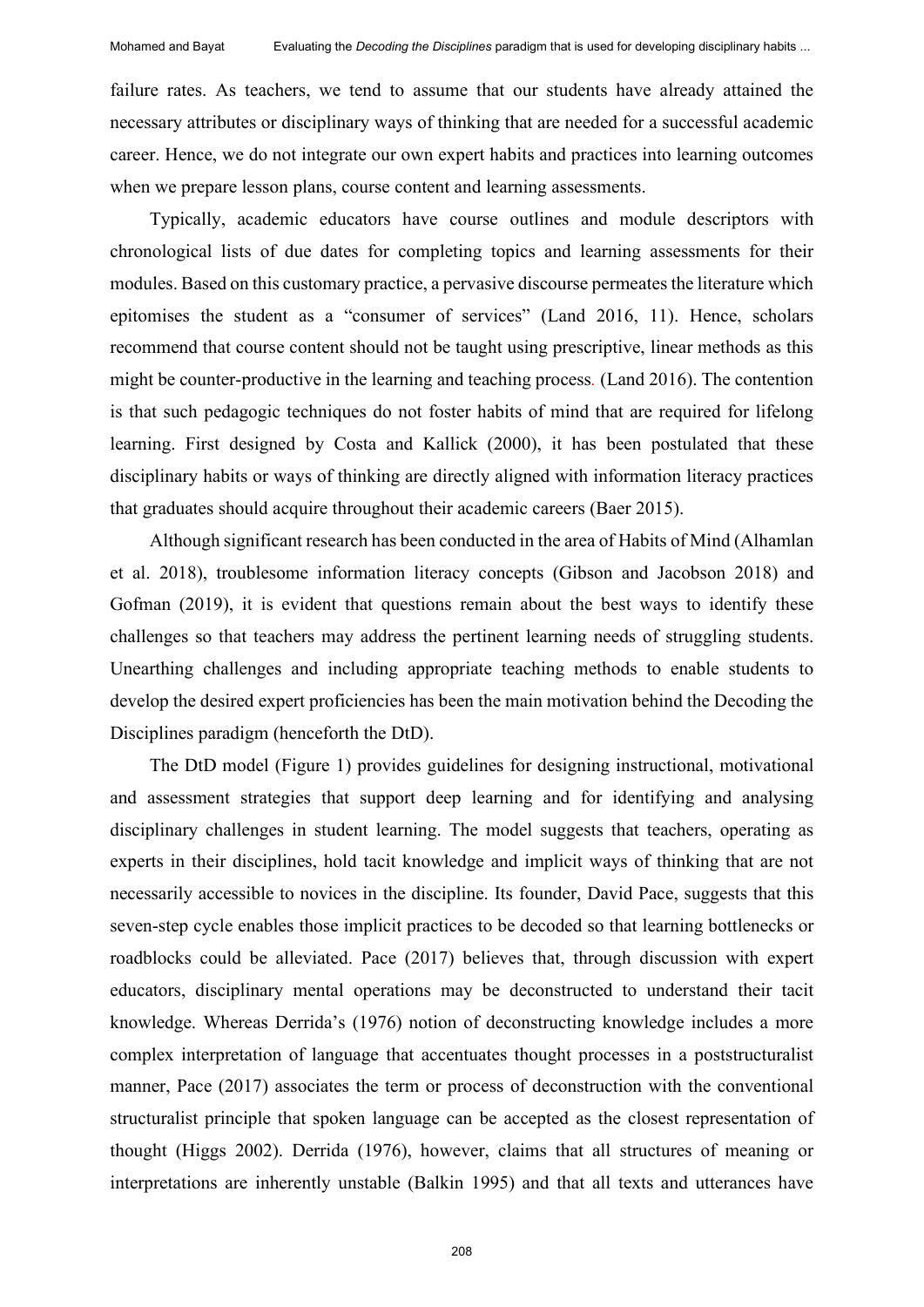multiple meanings that conflict with each other. This seems to be in stark contrast with Pace's general, simplistic description of the process of deconstructing ways of thinking, being and becoming, which, he maintains, may easily be deciphered through an interview with an expert educator. Despite the philosophical underpinnings of the term as advocated by Derrida (1976), this study uses Pace's (2017) interpretation of "deconstructing" to simplify and contain the meaning of complex phenomena and thoughts.



**Figure 1:** Decoding the Disciplines Paradigm (Hlp.sitehost.iu.edu)

Furthermore, Roland Barthes (Bathes, Miller, and Howard 1974), who is a key participant in the philosophy of deconstruction, argues that our role is active rather than passive in our interpretation of texts. He, like Derrida (1976), challenges the "restrictive reading experience under structuralism and says that meaning making is not limited to the author only who claims to know the truth" (Jadoon, Naqi, and Imtiaz 2020, 244). All readers actively interpret the text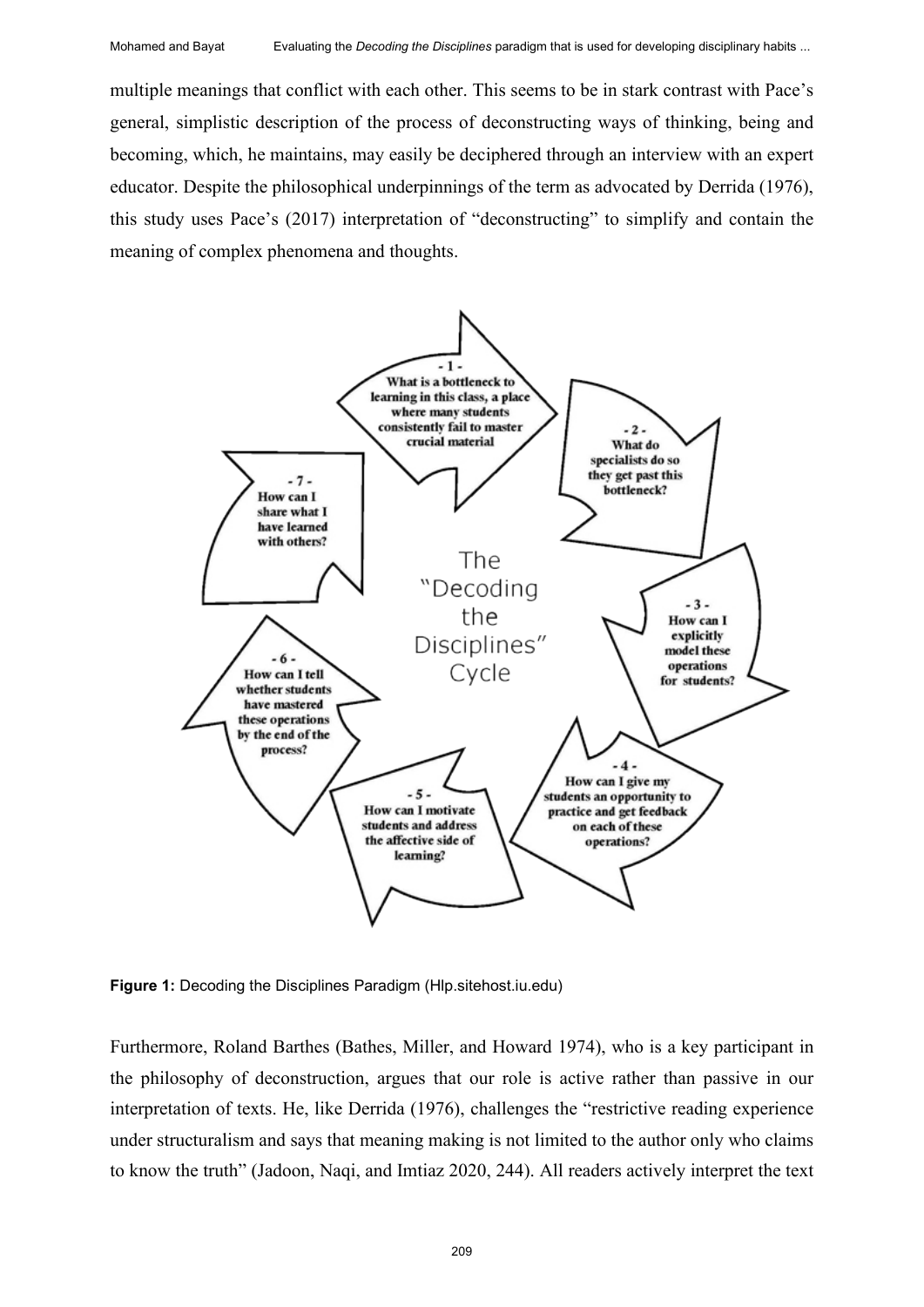instead of looking at fixed, single or final meanings. This gives the reader more agency to derive meaning from studies and to respond to its ideas. Taking into consideration Barthes et al.'s (1974) perspective, we, as readers of the review articles, used Pace's (2017) DtD model as a guide to interpret the articles.

Thus far, there have been only positive responses to the DtD model which further reinforces the purpose for this review which is to investigate the efficacy of the DtD process on the development of expert disciplinary Habits of Mind or ways of thinking in student learning.

The findings of the review may be used to create a shift in the mindset of the disciplinary academic teacher with regards to recognising the nature and extent of their own submerged habits of mind. While many academics may be aware of disciplinary blind spots, few realise that learners need to be taught new mental models which focus on understanding the core ideas about information and scholarship within their disciplines.

A systematic review of the literature in this regard will enable the researcher<sup>1</sup> to explore whether the DtD Paradigm contributes to the development of expert habits of mind. Since its inception in 2004, a body of literature has proliferated, but this is the first systematic review conducted on the research pertaining to the DtD model.

#### **METHODOLOGY**

This study utilised a systematic review methodological approach. The process is defined as a "systematic and explicit method to identify, select and critically appraise relevant research" (Isaacs and Andipatin 2020, 2). Data is then subsequently extracted and analysed from shortlisted studies. This protocol is claimed to be a "standardized method" (Boell and Cecez-Kecmanovic 2015, 162) which renders it replicable and transparent for researchers who may desire to conduct the same or similar review.

The aim of the review is to evaluate and summarise various local and international studies on the efficacy of the DtD model for the development of expert habits of mind in student learning. This methodology was considered to be the most appropriate method to interpret findings in a rigorous, methodical and coherent manner as it may also be considered transparent and free from bias.

Therefore, the review was guided by a valued and competent colleague who assisted with verifying the validity and credibility of the process. Although the reviewer had not previously been involved in the process of conducting a systematic review, he was briefed on the methodology and all the steps required for this procedure. The reviewer<sup>2</sup> spent considerable time consulting the necessary literature to familiarise himself with the various steps of a systematic review.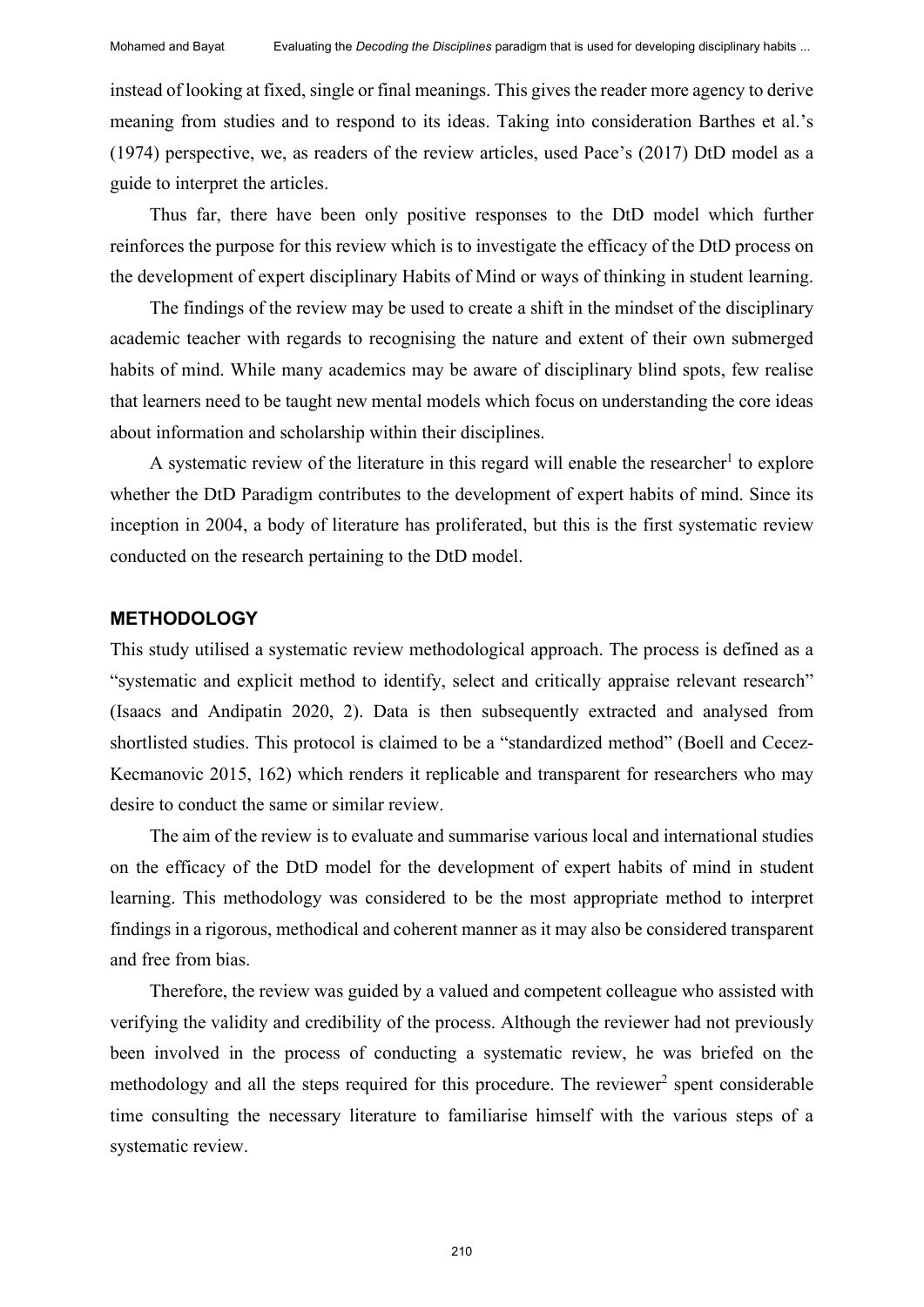#### **The review question**

An appropriate and relevant research/review question was developed using the acronym SPICE (Setting, Perspective, phenomenon of Interest/Intervention, Comparison, Evaluation). The main research question was: How effective is the Decoding the Disciplines model in developing expert disciplinary habits of mind in university students?

#### **Objectives of the review**

In order to assess the efficacy of the model in question, the following specific objectives of the review have been identified, which would be to ascertain:

1) the nature of the bottleneck(s) identified; 2) the habit(s) of mind envisaged to be developed through the DtD intervention; 3) the nature of university settings in which DtD has been used; 4) the disciplines in which DtD has been applied; 5) the types of courses in which the DtD has been applied; 6) the methods of application (steps followed) of the DtD intervention; 7) the results and outcomes supporting or rejecting the DtD intervention.

#### **The review process**

This systematic review comprises four steps. The first step (identification) involved identifying and retaining relevant studies that may be included in the review. To complete this process, keywords were identified and searches were conducted across a number of the University of the Western Cape (UWC) databases. The second step, called screening, consisted of assessing the abstracts of all the included articles to ensure that they complied with the inclusion criteria. The third step, eligibility, is executed when the selected articles are screened for methodological rigour using a critical appraisal tool. The fourth step, called data extraction, involves selecting relevant data from each article that relate to the study objectives. The entire process for this review is discussed in detail below and illustrated in Figure 2.

#### **Literature (electronic) search strategy**

To retrieve records on the application of the Decoding the Disciplines paradigm, an electronic search was conducted across 9 databases between September 2020 and November 2020. Databases listed in Table 1 relate to the Education discipline. Each database displays unique search techniques and coverage of the topic as well as controlled vocabulary.

#### **Information sources**

A search was conducted across UWC databases such as Ebscohost (Academic Search Complete, ERIC and SocIndex); JSTOR, DOAJ, Scopus, Sage Journal Online, Wiley Online and the University of the Western Cape Library search engine, uKwazi. To retrieve specific,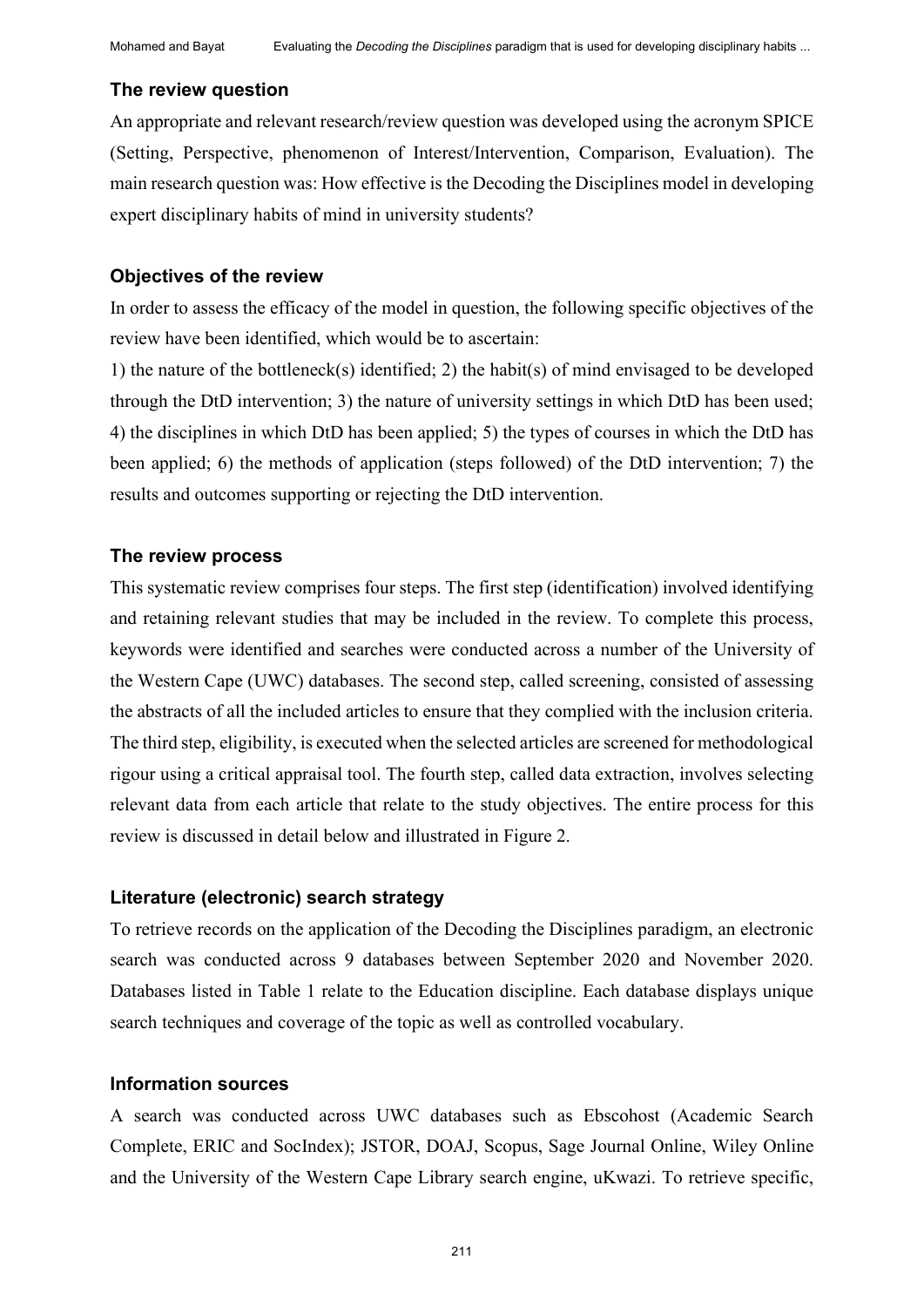relevant results pertaining to the effectiveness of the Decoding the Disciplines model on developing disciplinary habits of mind, a number of search strings were used: "Decoding the Disciplines"; "Decoding the Disciplines" AND "Critical thinking"; "Habits of Mind" AND "Decoding the Disciplines"; "Decoding the Disciplines" AND Disposition\*; Habits of mind OR "Mind theory" AND "Decoding the Disciplines"; "student learning" AND "Decoding the disciplines"; "Decoding the Disciplines" AND "Ways of thinking"; "Student performance" AND "Habits of Mind" AND "Decoding the Disciplines". These keywords and related synonyms were used as it responds to the research question and seeks to explore its relevant issues.

Table 1 represents the inclusion and exclusion criteria of the literature search, the databases used for the search, including the final version of the search strategies. The researcher and the reviewer decided to exclude the databases *Google Scholar* and *Library and Information Science Source* as all records should fall within the ambit of the relevant discipline which is Teaching and Learning (Education).

Two conference papers and 1 PhD dissertation were located using alternative methods due to the fact that these 3 documents are inaccessible. Their authors generously provided the full texts via email.

#### **Eligibility criteria (inclusion criteria)**

Studies were included if they met the following criteria: a) Full-text qualitative; b) Journal articles, book chapters, conference papers and book reviews. The latter was considered as it may lead to relevant monographs on the Decoding the Disciplines model; c) The papers should be published between 2004 and 2020. When the Decoding the Disciplines model was first developed in the early 2000's, the first publications on empirical studies in this regard ensued in 2004.

#### **Study selection**

The researcher used eight search strings to search across the databases using All Fields, Title and Abstract limiters. However, she noted that the All Fields option generated too many searches.

#### **Circumventing the risk of bias**

#### *Conducting searches across databases*

The researcher's interpretation and individuality in selecting and judging the studies and findings are to be minimised during the systematic review process (Boell and Cecez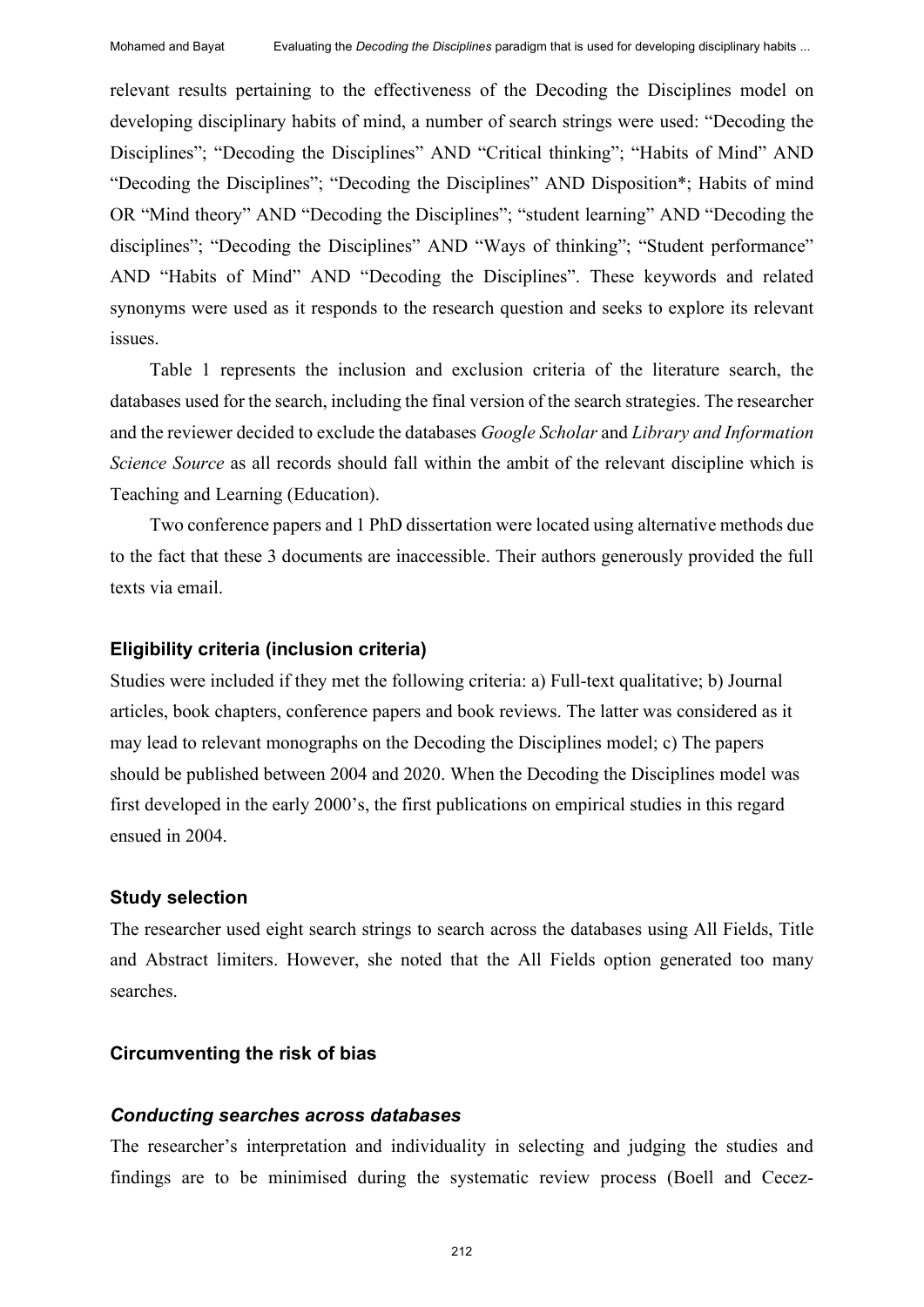Kecmanovic 2015). Therefore, a reviewer is required to help researchers become more critical and reflective in evaluating the studies. The assigned reviewer verified the results obtained from all title and abstract searches. The reviewer used each search string, limiters and inclusion criteria to search for relevant documents in each database.

Due to the COVID-19 pandemic, it was not possible for the researcher and the reviewer to meet in a face to face environment. Therefore, they had collaborated in virtual Zoom meetings where the searches were conducted and verified by the researcher. The reviewer highlighted all discrepancies and appended it in an excel sheet that was uploaded to the Google Drive. He occasionally emailed captured screenshots of his searches to the researcher to emphasise and clarify any inconsistencies that he detected. This is in keeping with the scholarly guidelines provided for conducting a systematic review.

| <b>Inclusion Criteria</b> | <b>Full Text documents</b>                                                                                |  |  |  |  |  |
|---------------------------|-----------------------------------------------------------------------------------------------------------|--|--|--|--|--|
|                           | Journal Articles; Book Chapters; Conference papers; book reviews                                          |  |  |  |  |  |
|                           | Publication Year 2004-2020                                                                                |  |  |  |  |  |
|                           | English Language                                                                                          |  |  |  |  |  |
| <b>Exclusion Criteria</b> | Foreign Language documents                                                                                |  |  |  |  |  |
|                           | Commentaries                                                                                              |  |  |  |  |  |
|                           | Editorials                                                                                                |  |  |  |  |  |
| <b>Databases</b>          | <b>EBSCOhost</b><br>$\bullet$                                                                             |  |  |  |  |  |
|                           | Includes: Academic Search Complete, ERIC (Education Resource Information                                  |  |  |  |  |  |
|                           | Center), SocINDEX with Full Text (The world's most comprehensive and highest                              |  |  |  |  |  |
|                           | quality sociology research database. SocINDEX with Full Text offers coverage from all                     |  |  |  |  |  |
|                           | subdisciplines of sociology)                                                                              |  |  |  |  |  |
|                           | DOAJ (Directory for Open Access Journals (DOAJ is a community-curated list of open<br>$\bullet$           |  |  |  |  |  |
|                           | access journals and aims to be the starting point for all information searches for quality,               |  |  |  |  |  |
|                           | peer reviewed open access material)                                                                       |  |  |  |  |  |
|                           | JSTOR (An online journal archive providing access to back issues of core scholarly<br>$\bullet$           |  |  |  |  |  |
|                           | journals in arts, humanities, business, social sciences, ecology, botany, language and                    |  |  |  |  |  |
|                           | literature)                                                                                               |  |  |  |  |  |
|                           | SAGE Journals Online (prestigious and highly cited journals are available<br>$\bullet$                    |  |  |  |  |  |
|                           | electronically on the award-winning SAGE Journals Online platform. Search across                          |  |  |  |  |  |
|                           | 560 journals in Business, Humanities, Social Sciences, and Science, Technology and                        |  |  |  |  |  |
|                           | Medicine)                                                                                                 |  |  |  |  |  |
|                           | <b>SCOPUS</b> (a multidisciplinary navigational tool that contains records going back to the<br>$\bullet$ |  |  |  |  |  |
|                           | mid-1960s, offering newly-linked citations across the widest body of scientific abstracts                 |  |  |  |  |  |
|                           | available in one place. More coverage of scientific, technical, medical and social                        |  |  |  |  |  |
|                           | science literature (14,000 titles) than any other database)                                               |  |  |  |  |  |
|                           | Wiley Online (a leading international provider of scientific, technical, medical, and<br>$\bullet$        |  |  |  |  |  |
|                           | scholarly journals. In 2008, Wiley InterScience incorporated the online content formerly                  |  |  |  |  |  |
|                           | hosted on Blackwell Synergy to provide access to over 3 million articles)                                 |  |  |  |  |  |
|                           | Library Search engine (uKwazi). (uKwazi (isiNguni word which means "to know")<br>$\bullet$                |  |  |  |  |  |
|                           |                                                                                                           |  |  |  |  |  |
|                           | enables you to search across the library's entire collections, both print and online                      |  |  |  |  |  |
|                           | resources)                                                                                                |  |  |  |  |  |
| <b>Search Strings</b>     | "Decoding the Disciplines"                                                                                |  |  |  |  |  |
|                           | "Decoding the Disciplines" AND "Critical thinking"                                                        |  |  |  |  |  |
|                           | "Habits of Mind" AND "Decoding the Disciplines"                                                           |  |  |  |  |  |
|                           | "Decoding the Disciplines" AND "Disposition"                                                              |  |  |  |  |  |
|                           | "Habits of mind" OR "Mind theory" AND "Decoding the Disciplines"                                          |  |  |  |  |  |
|                           | "Student learning" AND "Decoding the disciplines"                                                         |  |  |  |  |  |
|                           | "Decoding the Disciplines" AND "Ways of thinking"                                                         |  |  |  |  |  |
|                           | "Student performance" AND "Habits of Mind" AND "Decoding the Disciplines"                                 |  |  |  |  |  |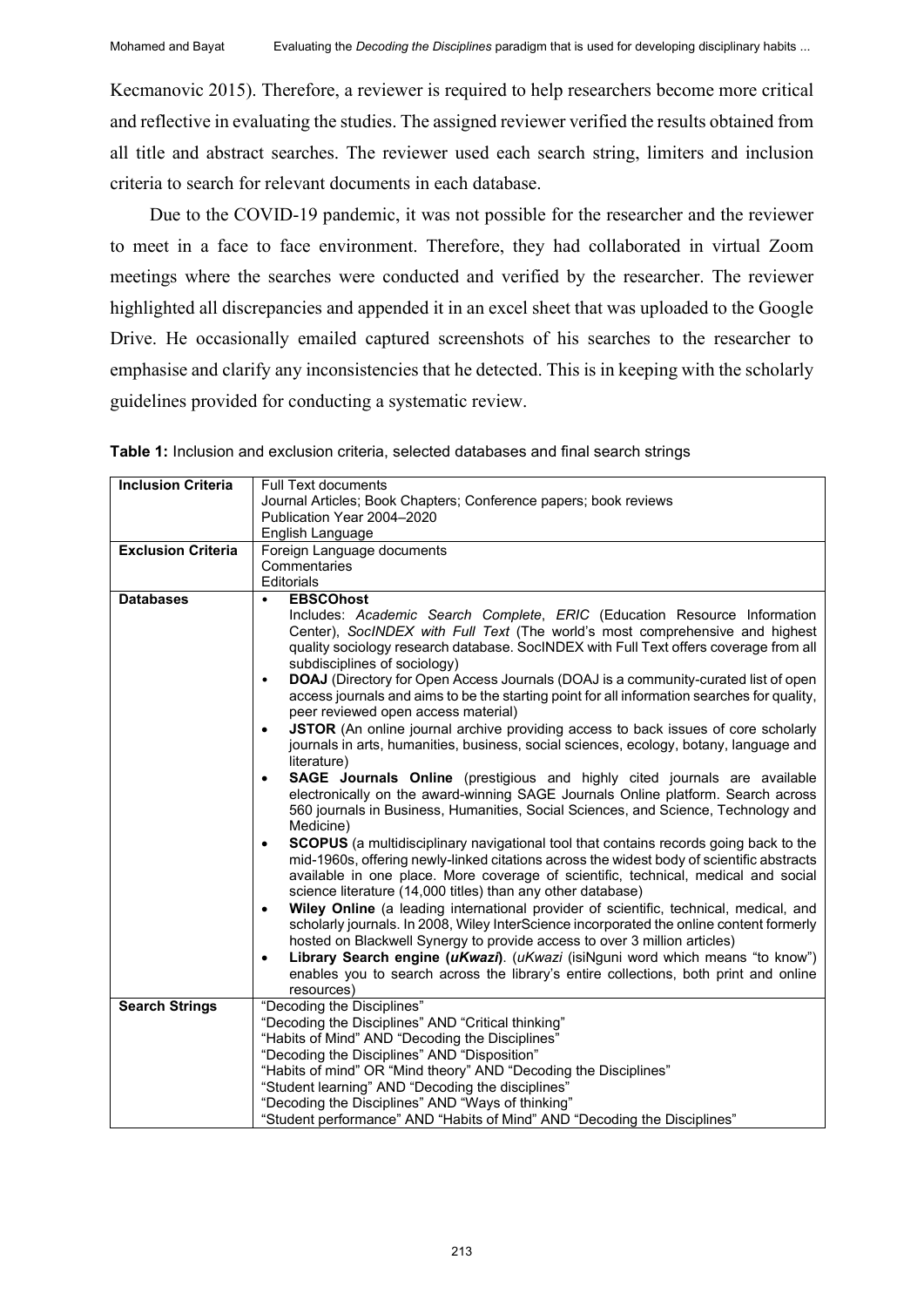

**Figure 2:** Flow chart of study screening process

## **METHODOLOGICAL QUALITY APPRAISAL OF THE ARTICLES**

In order to evaluate the 47 articles, we decided to use the Critical Appraisal Skills Programme (CASP) tool, which is claimed to be the "most commonly used tool for quality appraisal in health-related qualitative evidence syntheses, with endorsement from the Cochrane Qualitative and Implementation Methods Group" (Long, French, and Brooks 2020, 31). The researcher and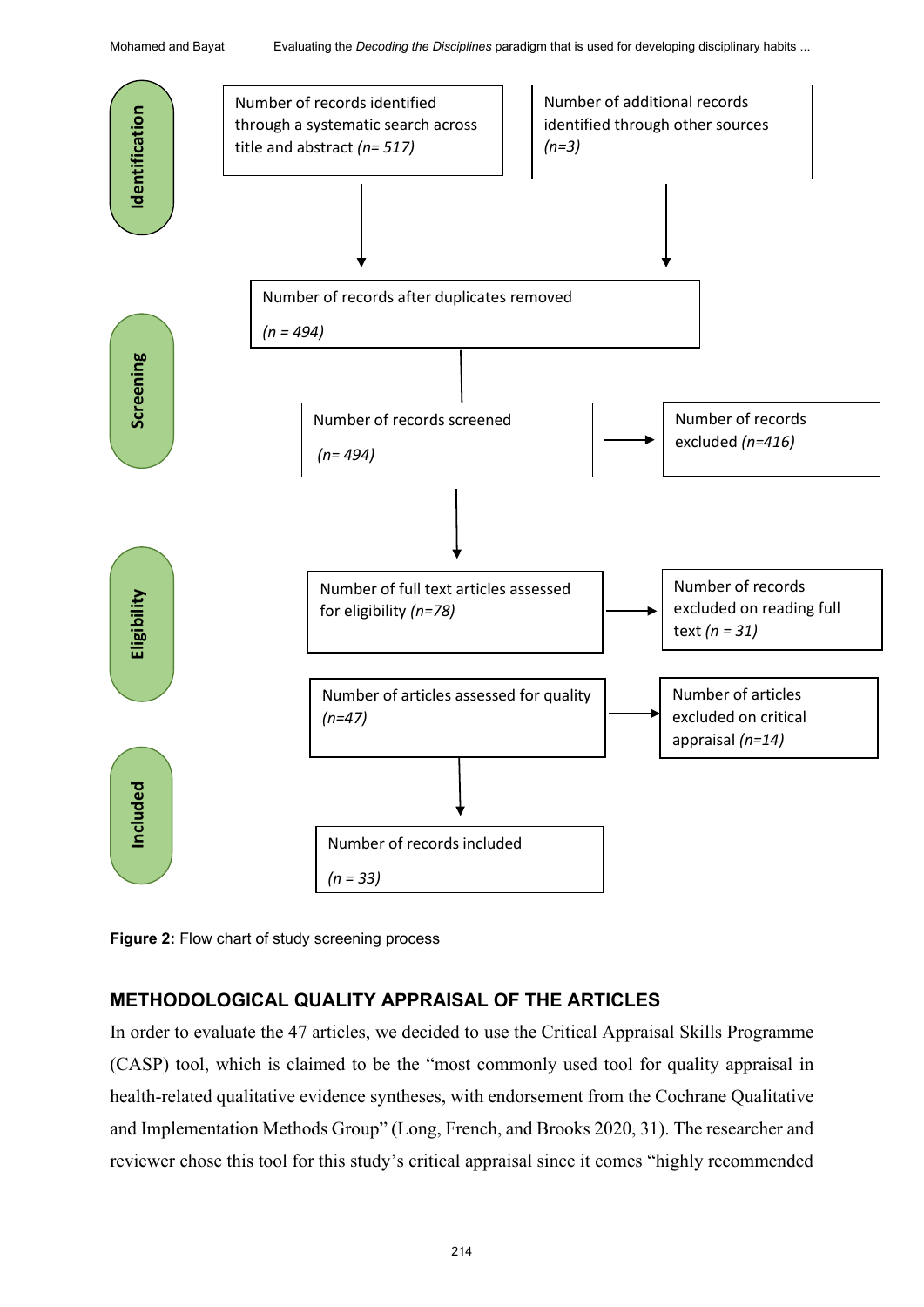for novice qualitative researchers" (Long et al. 2020, 31).

As illustrated in Figure 2, forty-seven (n=47) studies formed part of the methodological appraisal section of the review. The criteria used for assessing the methodological rigour and quality of the selected studies included research design, data collection methods, steps in the decoding process, data analysis, ethical considerations as well as the potential value of the studies for future pedagogical practices. The researcher and reviewer applied a threshold of 65 per cent to appraise the studies. Of the 47 studies appraised, 22 studies were classified as "strong"  $(80-100\%)$ , while the 12 studies in the "moderate"  $(65-79\%)$  category were also included in the review. Although these studies lack explicit discussions of research methods and ethical procedures, they examined how various steps of the Decoding model are used in student learning. Therefore, the reviewer and author decided not to exclude these case studies from the final review. Fourteen  $(n=14)$  studies were evaluated as "weak" (>65%) and were consequently excluded from the review. These studies failed to discuss specific learning bottlenecks as well as how the DtD model was used to develop disciplinary habits of mind. The remaining 33 studies were included in the final review process.

| Zolan, Strome and Innes (2004)            | 70% |
|-------------------------------------------|-----|
| Schlegel and Pace (2004)                  | 70% |
| Durisen and Pilachowski (2004)            | 70% |
| Burkholder (2011)                         | 70% |
| Zhu, Rehrey, Treadwell and Johnson (2012) | 70% |
| Ardizzone, Breithaupt and Gutjahr (2004)  | 70% |
| Kurz and Banta (2004)                     | 70% |
| Pace, David.2004                          | 70% |
| Sundt, Jody (2010)                        | 70% |
| Pace, David. (2011)                       | 70% |
| Grim, Pace, and Shopkow (2004)            | 70% |
| Rubin and Krishnan (2004)                 | 80% |
| Yeo (2017)                                | 80% |
| Riegler. (2019)                           | 80% |
| <b>Pinnow (2016)</b>                      | 80% |
| Lee-Post (2018)                           | 80% |
| Yeo (2017). Hermeneutic                   | 90% |
| Cameron (2019)                            | 90% |
| Khomokhoana and Nel (2020)                | 90% |
| Verpoorten et al. (2017)                  | 90% |
| Attas (2018)                              | 90% |
| Miller-Young (2015)                       | 90% |
| Diaz (2008)                               | 90% |
| Fischer (2018)                            | 90% |
|                                           |     |

**Table 2:** Ranking according to critical appraisal tool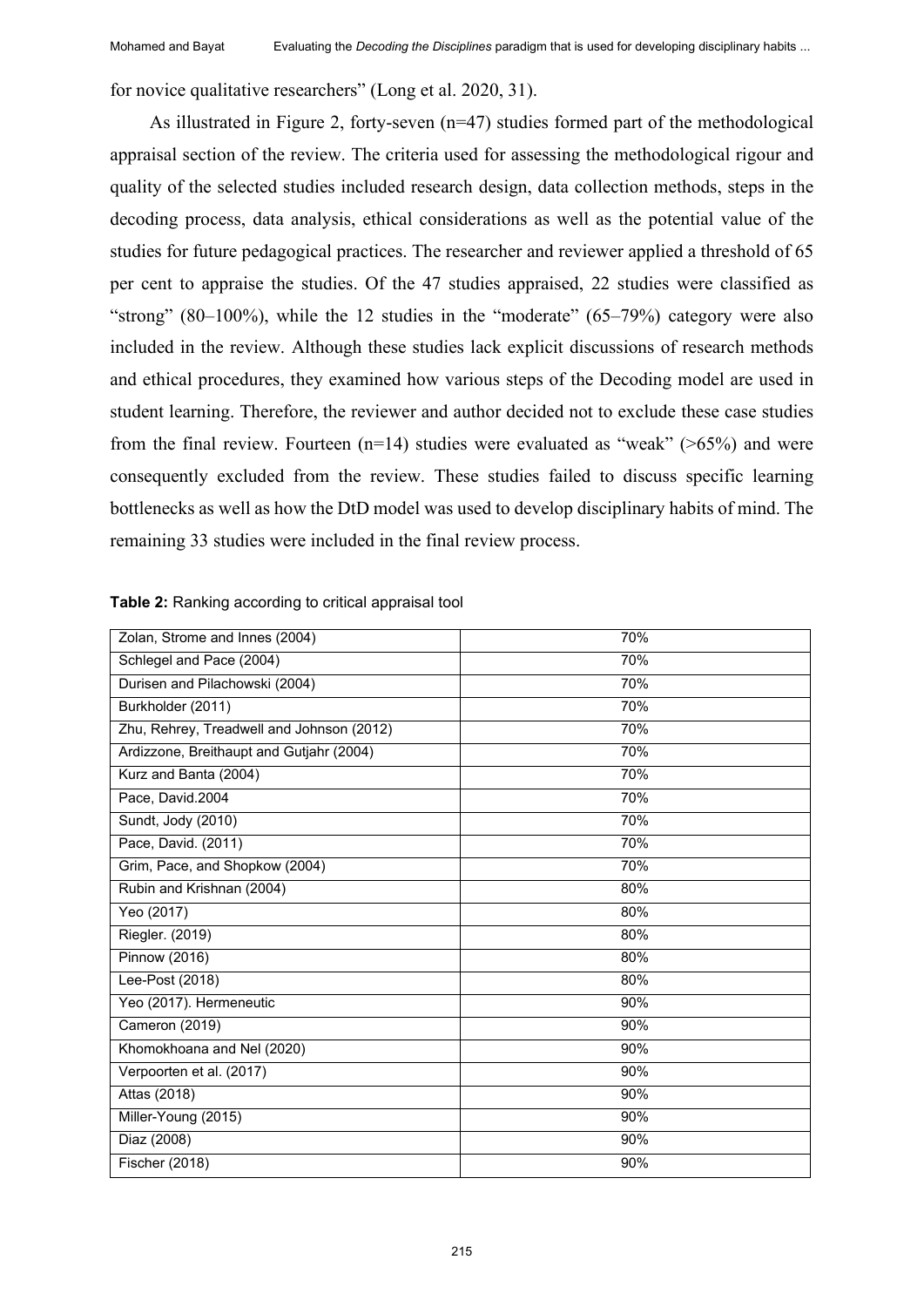Mohamed and Bayat Evaluating the *Decoding the Disciplines* paradigm that is used for developing disciplinary habits ...

| Sturts and Mowatt (2012)                                                                    | 90%  |  |  |  |
|---------------------------------------------------------------------------------------------|------|--|--|--|
| Currie (2017)                                                                               | 90%  |  |  |  |
| Miller (2018)                                                                               | 90%  |  |  |  |
| Miller-Young and Boman (2017)                                                               | 90%  |  |  |  |
| Middendorf, Mickutė, Saunders, Najar, Clark-<br>Huckstep and Pace. (2015)                   | 90%  |  |  |  |
| Pettit (2017)                                                                               | 90%  |  |  |  |
| Mohamed (2020)                                                                              | 100% |  |  |  |
| Tingerthal (2013)                                                                           | 100% |  |  |  |
| Rousse, Mary, Julie Phillips, Rachel Mehaffey,<br>Susanna McGowan, and Peter Felten. (2017) | 100% |  |  |  |

The researcher and reviewer discussed each article to confirm its inclusion in the review. The two parties deliberated about questions pertaining to ethics and research methods as these matters were not always made explicit in every case study. An informed decision was made that, where articles did not address ethical procedures and in instances where research methods were not discussed, the study in question should *not* be excluded on the basis of those criteria. This decision was especially reinforced where such articles comply with all other factors, for instance where the study explains how the DtD model influenced student performance. This would constitute a worthy item for review.

It is worth noting that any disagreements between the researcher and the reviewer were resolved during telephonic discussions to reach consensus. The discrepancies and disagreements in this regard, were considered as miniscule.

#### **RESULTS**

#### **Data extraction and overview of reviewed studies**

The final step of the review process is the synopsis whereby data was extracted from the 33 shortlisted studies. The researcher read through all the articles and identified significant and relevant themes that addressed the research question.

Table 3 categorises the data into criteria that were used to compile the results for the review. The 33 selected articles discussed the nature of the bottlenecks, habits of mind that needed to be developed to overcome complex learning problems and at least one outcome of the study. These headings were chosen because they are aligned with this review's objectives and main research question.

Table 3 provides a portion of the analysis to expound the process of the data extraction as discussed below.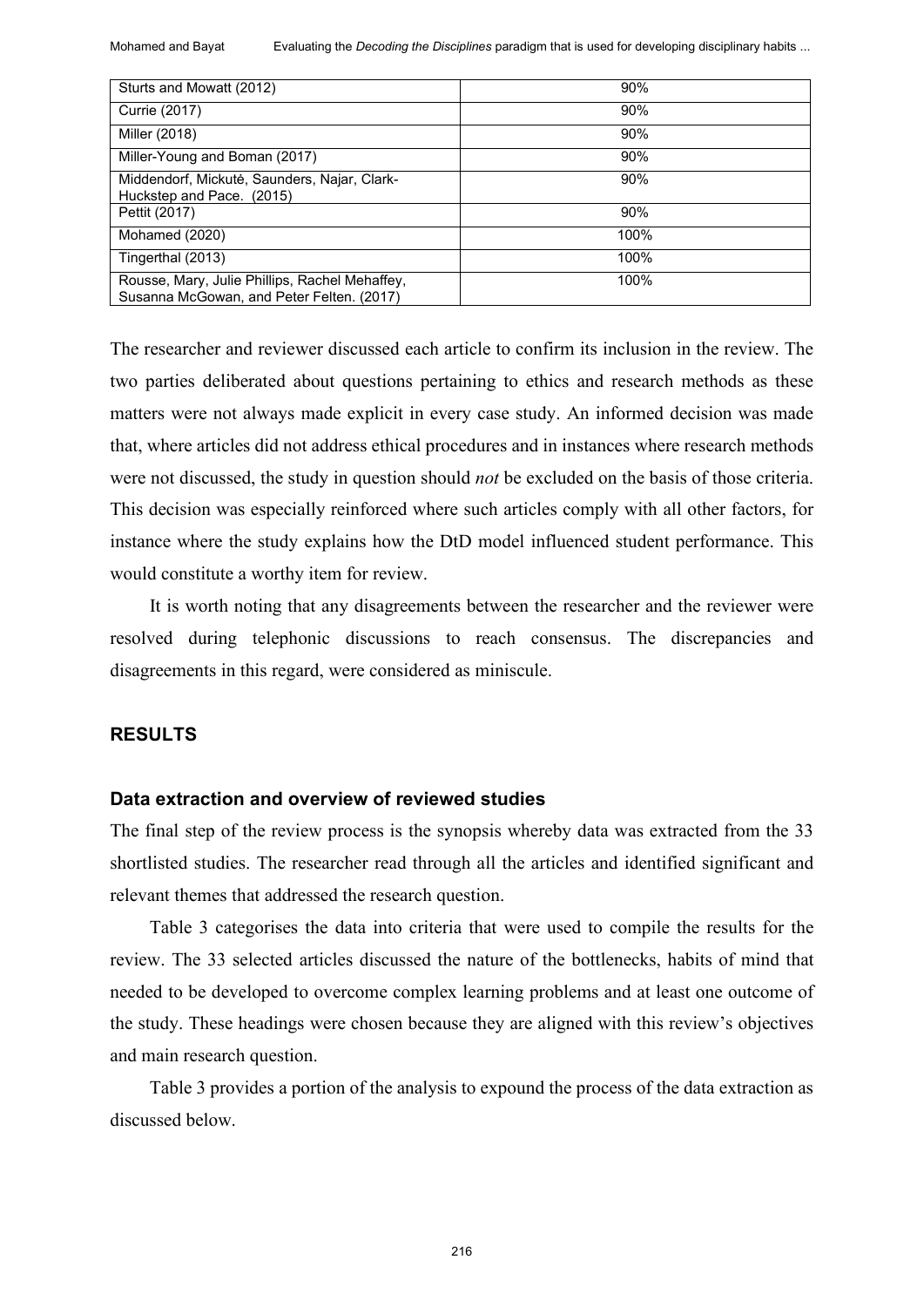**Table 3:** Description of data extraction

| <b>Author</b>                                                                                        | <b>Study</b><br>design and<br><b>Population</b><br><b>Size</b>                                                      | <b>Setting</b>                               | <b>Nature of</b><br>bottleneck                                                                                                                                                                                                                                                                                                                                                       | <b>Habits of mind</b><br>that need to be<br>developed    | Method of<br>application<br>of the DtD<br>model<br>(steps<br>used and<br>applied) | <b>Results and outcomes of</b><br>intervention                                                                                                                                                                                                                                                                                                                                                                                                                                                                                                                                                                                                                                                                                                                                                                                                                                                                                         |
|------------------------------------------------------------------------------------------------------|---------------------------------------------------------------------------------------------------------------------|----------------------------------------------|--------------------------------------------------------------------------------------------------------------------------------------------------------------------------------------------------------------------------------------------------------------------------------------------------------------------------------------------------------------------------------------|----------------------------------------------------------|-----------------------------------------------------------------------------------|----------------------------------------------------------------------------------------------------------------------------------------------------------------------------------------------------------------------------------------------------------------------------------------------------------------------------------------------------------------------------------------------------------------------------------------------------------------------------------------------------------------------------------------------------------------------------------------------------------------------------------------------------------------------------------------------------------------------------------------------------------------------------------------------------------------------------------------------------------------------------------------------------------------------------------------|
| Pinnow, E.<br>(2016).<br>Decoding<br>the<br>Disciplines:<br>An approach<br>to scientific<br>thinking | Case-control<br>study<br>Control<br>Group:<br>n=45, DtD<br>group: $n=46$ .<br>Introductory<br>psychology<br>courses | University<br>οf<br>Wisconsin,<br><b>USA</b> | Students,<br>however,<br>often struggle<br>to reconcile<br>their ideas<br>about<br>psychology<br>with the<br>fundamental<br>role of the<br>scientific<br>method in<br>psychology.<br>A common<br>complaint<br>among nearly<br>all<br>psychology<br>instructors is<br>their<br>students'<br>inability to<br>differentiate<br>between<br>independent<br>and<br>dependent<br>variables. | Conceptualising;<br>Visualising<br>abstract<br>phenomena | Steps $1-6$                                                                       | Three independent samples t-<br>tests compared performance on<br>each of the assessment<br>measures (hypothesis<br>generation, identifying variables,<br>and creating operational<br>definitions).<br>Students who were taught using<br>the Decoding the Disciplines<br>technique were more likely to<br>generate complete hypotheses<br>that looked at relationships<br>between two variables. Similarly,<br>students in the Decoding the<br>Disciplines condition<br>outperformed students in the<br>Control condition in writing<br>operational definitions. It is clear<br>that the Decoding the Disciplines<br>methodology offers an effective<br>form of active learning. The<br>Decoding the Disciplines method<br>also offers potential for other<br>bottlenecks for students within<br>the field of psychology such as<br>the basis of neural<br>communication, the logic of p<br>values, or the Opponent-<br>Process Theory. |

### *Study design*

This review focused on publications which used a qualitative research method. The DtD model was applied to gain insight into student difficulties and to explore the depth and complexity inherent in this phenomenon.

The final sample of 33 studies which were included in the systematic review provides detailed descriptions of how the model was applied in teaching and learning.

The studies comprised of *23 single case studies*: (Zolan et al. 2004, 23 – 32; Mohamed, S. 2020, 182–209; Rubin and Krishnan 2004, 67–73; Yeo et al. 2017, 49–62; Cameron 2019, 675‒84; Khomokhoana and Nel 2020, 17‒32; Middendorf, Mickutė, Saunders, Najar, Clark-Huckstep and Pace 2015, 166–180; Pace 2011, 107–119; Miller-Young and Boman 2017, 19– 35; Sturt and Mowatt 2012, 39‒45; Fischer 2018, 149‒159; Diaz 2008, 1211‒1224; Pace 2004, 13‒21; Kurz 2004, 85‒94; Attas 2018, 1‒23; Ardizzone 2004, 45‒56; Chen Zhu et al. 2012, 54–60; Verpoorten et al. 2017, 263–267; Rousse et al. 2017, 1–14; Pinnow 2016, 94–101; Durisen 2004, 33–43; Schlegel 2004, 75–83; Yeo 2017, 87–96); *1 self-study*: (Pettit 2017, 75– 85); *6 auto-ethnographic studies* (Tingerthal 2013 (Dissertation); Grim et al. 2004, 57 – 65;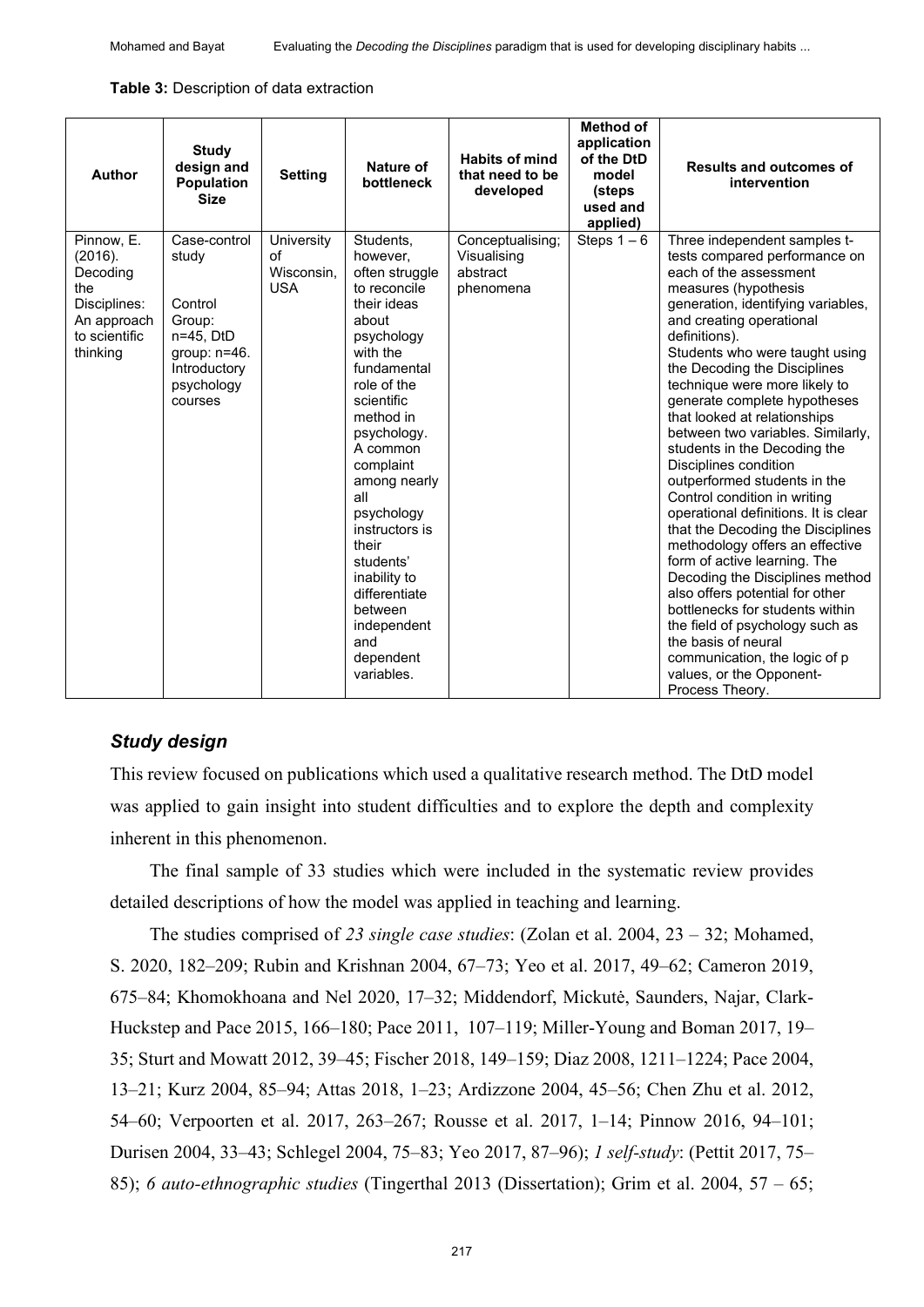Sundt 2010, 267–284; Miller-Young 2015, 32–57; Burkholder 2011, 93–111; Riegler 2019, 685–691); *1 pilot study*: (Miller 2018, 412–418); *1 phenomenological study*: (Currie 2017, 37– 48) and *1 research paper*: (Lee-Post 2019, 398–414).

#### *Demographics*

The articles which were screened portrayed the following geographical locations: *3 studies in Canada*: (Miller-Young and Boman 2017, 19–35; Yeo 2017, 87–96; Attas 2018, 1–23); 2 *studies in Germany*: (Riegler 2019, 685‒691; Fischer 2018, 149‒159); *1 study in Belgium*: (Verpoorten et al. 2017, 263‒267); *2 studies in South Africa*: (Mohamed, S. 2020, 182‒209; Khomokhoana and Nel 2020, 17‒32) and *25 studies in the USA*: (Zolan et al. 2004, 23–32; Rubin and Krishnan (2004), 67–73; Yeo et al. 2017, 49–62; Cameron 2019, 675–684; Middendorf et al. 2015, 166–180; Pace 2011, 107–119; Sturts and Mowatt 2012, 39–45; Diaz 2008, 1211‒1224; Pace 2004, 13‒21; Kurz 2004, 85‒94; Ardizzone 2004, 45‒56; Zhu et al. 2012, 54–60; Rousse et al. 2017, 1–14; Pinnow 2016, 94–101; Durisen 2004, 33–43; Schlegel 2004, 75–83; Pettit 2017, 75–85; Tingerthal 2013; Grim et al. 2004, 57–65; Sundt 2010, 267– 284; Miller-Young 2015, 32-57; Burkholder 2011, 93-111; Miller 2018, 412-418; Currie 2017, 37‒48; Lee-Post 2019, 398‒414). The body of literature under review ranges between the periods 2004 and 2020.

Sample populations were selected from undergraduate students at various tertiary institutions*.* Samples sizes ranged between 45 heterogenous students and 250 students in a particular control group. A huge proportion of the selected articles contained unspecified numbers of students*.*

Case studies were undertaken across a range of disciplines such as Introductory Psychology courses, Biology, Marketing and Statistics, History, Psychology, Computer Science, Business Finance, Astronomy, Mathematics, Cognitive Psychology, Nursing, Engineering, Journalism, Library and Information Science, Recreation, Park and Tourism Studies, Political Science, Service Learning and Community Engagement, Music Analytics, Geology, Creative Writing, Marketing and Business and Finance.

#### *The nature of the bottleneck*

Having been applied and tested across a number of disciplines, the DtD model was used to identify several student learning challenges that are commonly referred to as "bottlenecks". The selected case studies depict these various difficulties which are described and reported on by experts in their respective fields. According to Pace (2017), bottlenecks may be categorised as *epistemological, procedural and emotional*.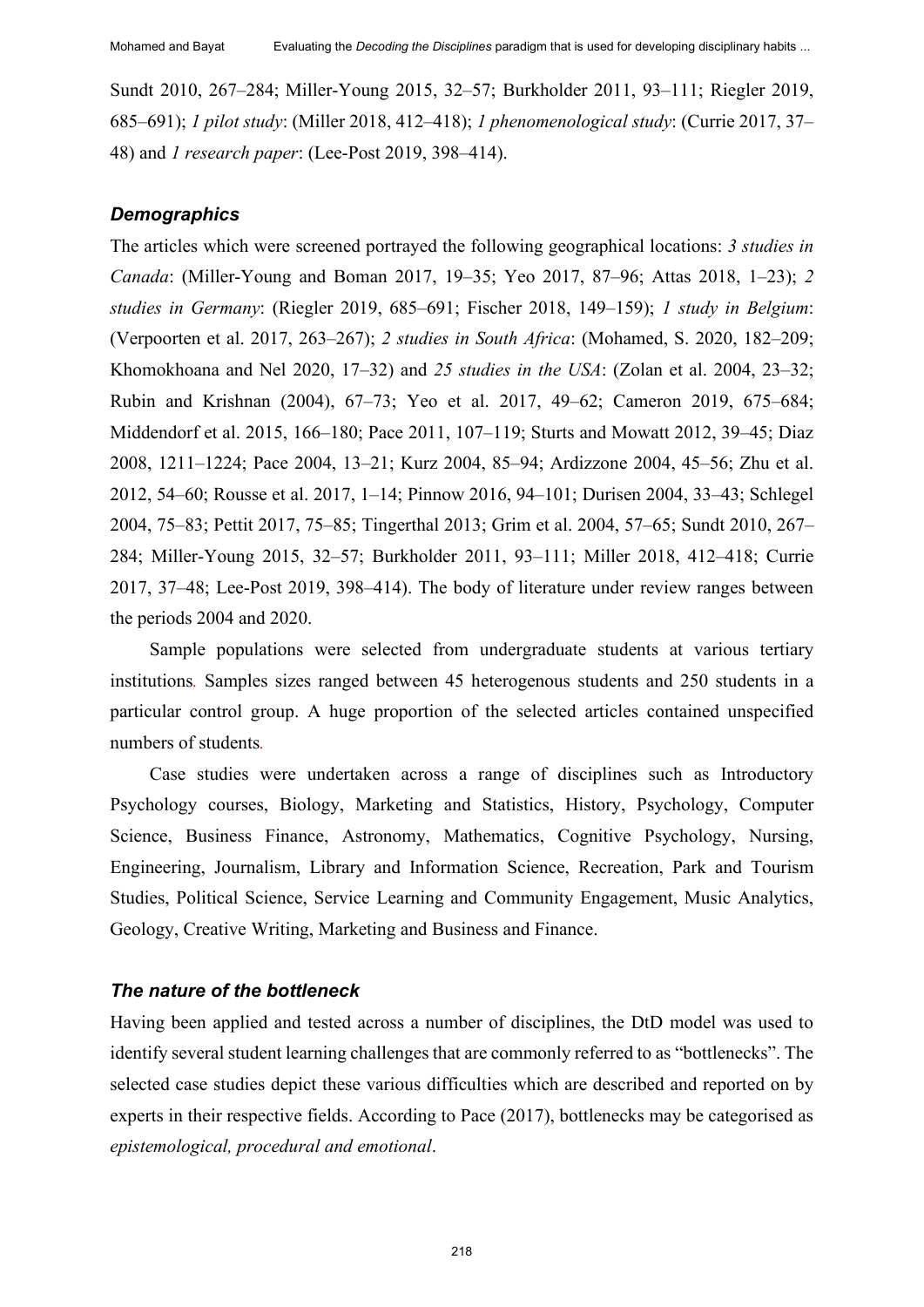#### *a) Epistemological bottlenecks*

Of the 33 selected studies, 25 studies (Tingerthal 2013; Riegler 2019, 685–691; Cameron 2019, 675–684; Khomokhoana and Nel 2020, 17–32; Zolan et al. 2004, 23 – 32; Yeo et al. 2017, 49– 62; Rubin and Krishnan 2004, 67–73; Burkholder 2011, 93–111; Mohamed 2020, 182–209; Lee-Post 2019, 398–414; Zhu et al. 2012, 54–60; Ardizzone 2004, 45–56; Attas 2018, 1–23; Pettit 2017, 75–85; Miller-Young 2015, 32–57; Fischer 2018, 149–159; Sundt 2010, 267–284; Currie 2017, 37‒48, Sturts and Mowatt 2012, 39‒45; Yeo 2017, 87‒96; Pace 2004, 13‒21; Pace 2011, 107–119; Diaz 2008, 1211–1224; Grim et al. 2004, 57–65; Schlegel 2004, 75–83) discuss epistemological bottlenecks which are characterised by an inability to understand how knowledge is constructed within a discipline. An example of this type of challenge is prevalent in courses where learners struggle to comprehend what "counts" as evidence to support an argument (Brigham University, https://ctl.byu.edu/tip/identify-bottlenecks-student-learningdevelop-improved-learning-strategies). These challenges include specific instances where learners may not understand how to generate knowledge within a specific field. This particular epistemological bottleneck is prevalent in 16 case studies (Grim et al. 2004; Grim, Pace, and Shopkow 2004, 57 – 65; Diaz 2008, 1211–1224; Pace 2004, 13–21; Pace 2011, 107–119; Yeo 2017, 87‒96; Sundt 2010, 267‒284; Fischer 2018, 149‒159; Miller-Young 2015, 32‒57; Pettit 2017, 75‒85; Kurz 2004, 85‒94; Attas 2018, 1‒23; Ardizzone 2004, 45‒56; Zolan et al. 2004, 23–32; Riegler 2019, 685–691; Durisen 2004, 33–43; Tingerthal 2013). The remaining articles expand on epistemological bottlenecks detailing students' difficulty to align abstract ideas or models to specific evidence in the discipline (Mohamed 2020; Cameron 2019); their inability to connect facts to a coherent whole instead of committing it to memory (Khomokhoana and Nel 2020; Schlegel 2004; Zolan et al. 2004); and the challenge experienced when learners are asked to measure time and space (Zhu et al. 2012).

#### *b) Procedural bottlenecks*

Five articles of the 33 studies addressed learning challenges which may be classified as procedural bottlenecks. This troublesome knowledge begins where learners have difficulty completing tasks, or where successful completion thereof requires multiple steps. An example is found in Pinnow (2016) where the steps involved in formulating a hypothesis, identifying competing hypotheses, and writing a literature review (Rousse 2017) were evaluated using the Decoding model.

#### *c) Emotional bottlenecks*

Aside from Pinnow (2016), one other study focused on emotional bottlenecks, which occur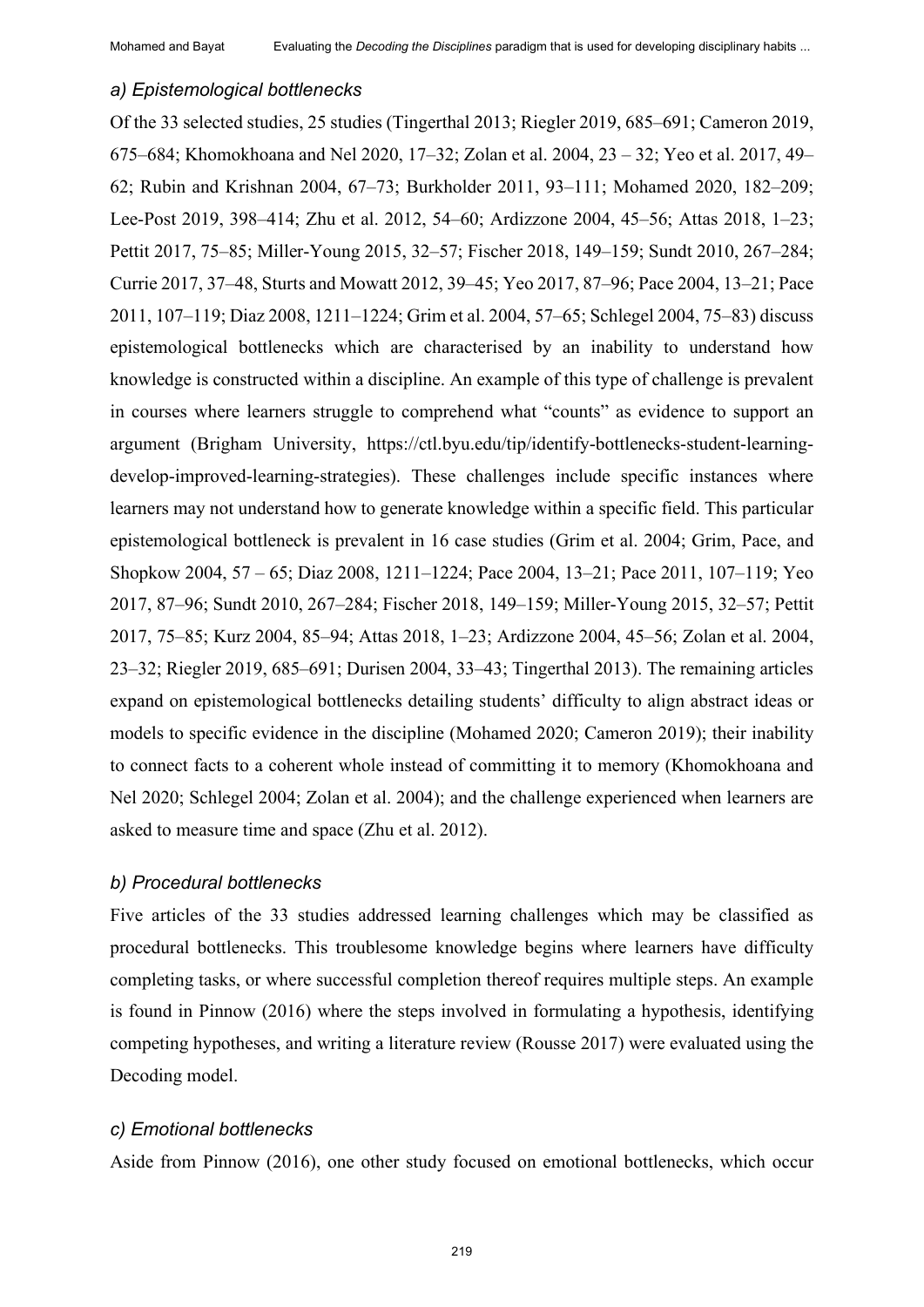Mohamed and Bayat Evaluating the *Decoding the Disciplines* paradigm that is used for developing disciplinary habits ...

when students respond with emotion to difficulties or to subject matter that derails their learning. (Brigham University, https://ctl.byu.edu/tip/identify-bottlenecks-student-learningdevelop-improved-learning-strategies). Middendorf and Pace (2004) address this issue and discuss the repercussions when students feel that their ancestral rights are questioned in History or when they believe that their religious beliefs are threatened if they study or accept the concept of evolution in Biology.

#### *Identifying expert habits of mind*

The ways of thinking, being and doing that were identified in the final selection of the 33 chosen case studies, were categorised into 5 disciplinary habits of mind that students should internalise when engaging with their respective disciplines: 1) Perceiving scholarship as dialogic and as a symbolic conversation; 2) Solving problems through a process of iterative enquiry; 3) Recognising the authority of evidence as a contextual and constructed phenomenon; 4) Selecting and using information sources for particular purposes and audiences; and 5) Practicing mental flexibility and perseverance when searching for information. This review found that some of these themes permeate the above-mentioned case studies.

#### **Perceiving scholarship as dialogic**

Thirteen shortlisted studies (Pace 2004; Schlegel 2004; Ardizonne 2004; Attas 2018; Diaz 2008; Fischer 2018; Sturts and Mowatt 2012; Sundt 2010; Currie 2017; Miller 2018; Miller-Young 2015; Middendorf et al. 2015; Pettit 2017) discussed the development of this disciplinary habit of mind which requires the understanding that scholarly research in various disciplinary fields is a discursive practice where ideas are generated, debated and weighed against each other.

Three studies identified expert practices that consider the contribution which information sources make to History, Physiology and Phenomenology (Schlegel 2004; Pace 2004; Currie 2017). One study (Sundt 2010) discussed the importance of seeking out conflicting perspectives in the area of Criminal Justice as well as being aware that one enters a scholarly conversation which is incomplete and constant. Experts maintain that, in addition to perceiving scholarly conversations as dialogic, learners should summarise the changes in perspective over time on a particular topic within a discipline. Two studies (Ardizzone 2004; Pace 2004) found that it is important to interpret poetry and fiction within its historical contexts and to become familiar with various literary conventions that were applied over periods of time. This way of thinking can also be applied when analysing historical artefacts.

The remaining 8 studies (Attas 2018; Diaz 2008; Fischer 2018; Sturts and Mowatt 2012;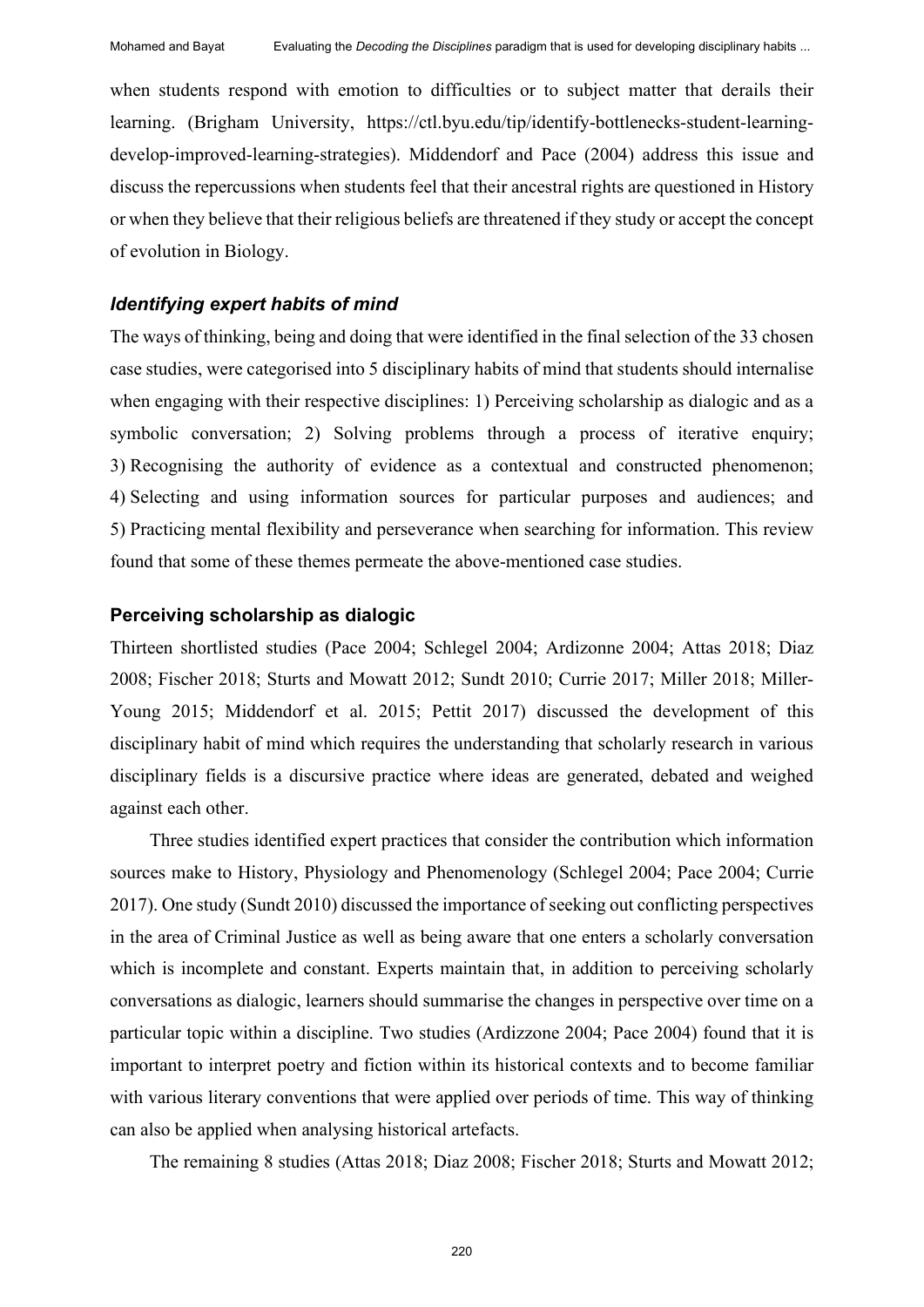Miller 2018; Miller-Young 2015; Middendorf and Pace 2004; Pettit 2017) identified tacit mental operations that are often mistakenly assumed in student learning: The disciplinary practitioner knows that prescribed scholarly material do not represent the only opinion on a matter (Attas 2018; Schlegel 2004; Pace 2004; Pettit 2017) and that learners should seek other conflicting perspectives. By voicing their own interpretations (Diaz 2008), learners would soon realise that they are not passive consumers of knowledge but that they are able to become active contributors to scholarship.

Similarly, the disciplinary unconscious mind of the expert recognises instances where it becomes necessary to suspend judgement on the value of a particular argument until the larger context of the scholarly conversation is holistically understood (Fischer 2018; Miller 2018; Sturts and Mowatt 2012).

#### **Solving problems through a process of iterative enquiry**

Of the 33 studies, 17 articles (Zolan et al. 2004; Mohamed 2020; Rubin 2004; Yeo 2017; Cameron 2019; Schlegel 2004; Khomokhoana 2020; Durisen 2004; Pinnow 2016; Lee-Post 2019; Verpoorten et al. 2017; Zhu et al. 2012; Pace 2004; Miller-Young 2015; Sundt 2010; Miller 2018; Miller-Young and Boman 2017) examined the habit of mind that requires learners to question and to "move beyond memorisation" in Genetics and Molecular Biology (Zolan et al. 2004), to organise information in meaningful waysin Business and Finance, Criminal Justice and Library and Information Science (Sundt 2010; Mohamed 2020; Miller 2018) including the ability to recognise main complex ideas and filter these into manageable chunks (Sundt 2010; Miller 2018). Moreover, the iterativeness of problem-solving was discussed, suggesting that a hermeneutic approach (Yeo 2017) could lead to the development of a questioning attitude towards research. Notwithstanding that problem-solving is a collaborative activity, this does not exclude learners from engaging in independent thinking.

Some studies (Miller 2018) complement the notion of iterative inquiry as emphasised in the ACRL Framework (2016) where this process "extends beyond the academic world to the community at large, and which may focus upon personal, professional, or societal needs" (ACRL 2016, 7). This way of thinking is an area for development in courses such as Marketing, Geology and Service Learning (Rubin 2004; Zhu et al. 2012; Miller-Young 2015). Remaining aspects of problem-solving is evident in studies where learners are expected to turn concrete, abstract questions into measurable ones as depicted in Introductory Psychology, Geology, Computer Source Coding, Service Learning and Criminal Justice (Pinnow 2016; Zhu et al. 2012; Khomokhoana 2020; Miller-Young 2015; Sundt 2010).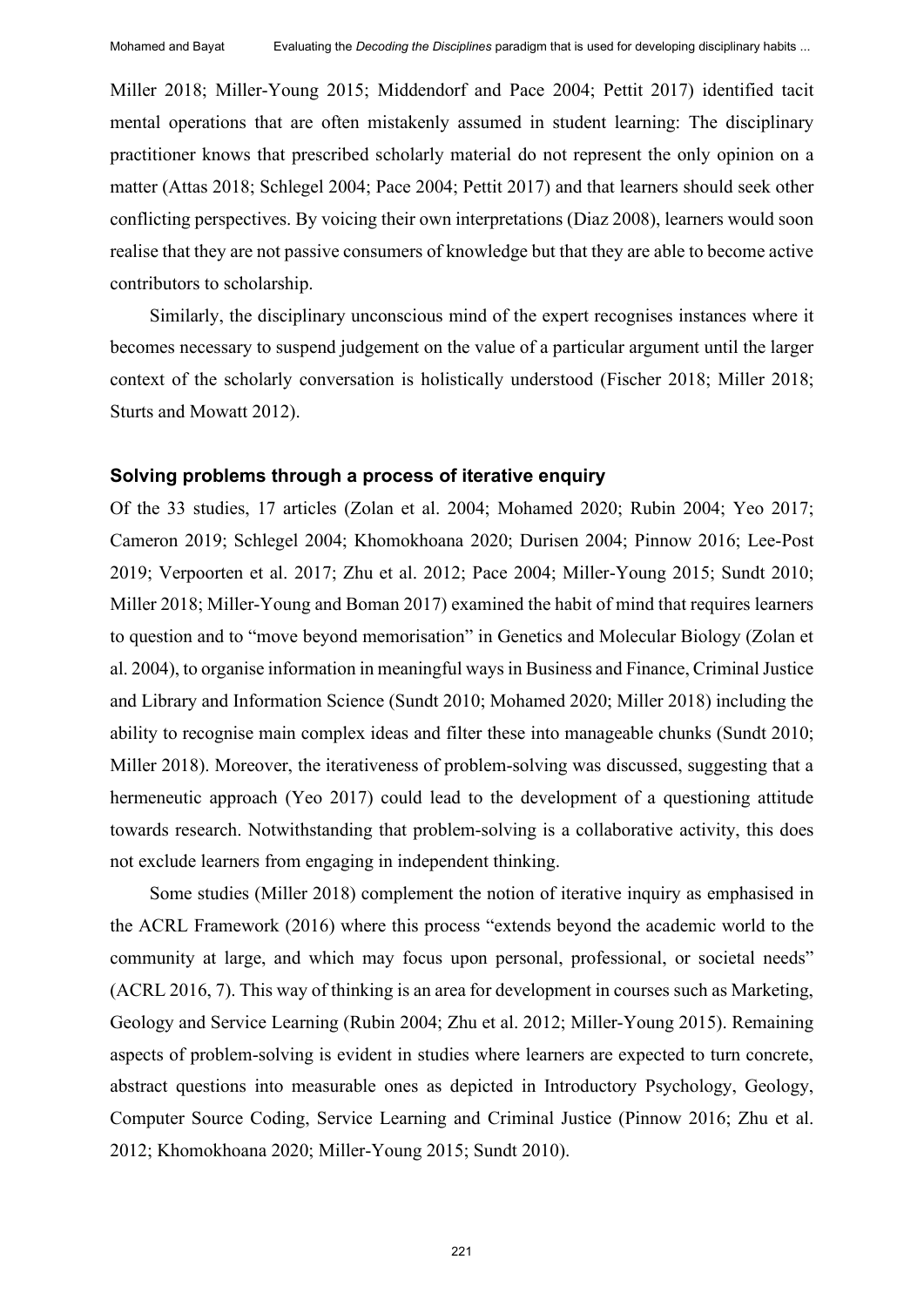# **Recognising the authority of evidence as a contextual and constructed phenomenon**

Five shortlisted studies (Grim, Pace, and Shopkow 2004; Pace 2004; Schlegel 2004; Sundt 2010; Miller 2018) focussed on the expert capacity to assign trust to evidence within particular contexts and to understand that evidence is constructed in various ways by communities of practice.

One study (Pace 2004) emphasised that to think like a historian, students must select and assess evidence that supports interpretations of the meaning of the past. It found that students need to develop an understanding of the social nature of the information ecosystem where authorities actively connect with one another and that these sources develop over time. Eleven shortlisted studies (Sundt 2010; Miller 2018) posit that students should be able to evaluate the logical relationship between evidence and a study's findings such as those in Research Methods and Library and Information Science. Similarly, 1 study (Schlegel 2004) found that it is imperative to develop an awareness of the importance of assessing evidence with a sceptical stance. Using evidence to shape the historical imagination is also an expert disciplinary habit of mind as maintained in Grim et al.'s (2004) study on learning how to use evidence in History.

#### **Selecting and using information sources for particular purposes and audiences**

Six shortlisted studies identified the tacit assumption that learners are aware of the reasons why and how information is created. This theme advocates an understanding that experts look beyond format when choosing resources to use in their research. This review found that disciplines such as Business and Finance, Engineering, Language Comprehension, Cognitive Psychology, Library and Information Science as well as Music History and Analysis require learners to recognise the nature of information creation and the underlying processes thereof. The expert understands that each final product is packaged with different capabilities and constraints.

Learners often reach a bottleneck where they are unable to distinguish between various formats of information (Mohamed 2020; Attas 2018; Riegler 2019; Cameron 2019; Miller 2018 and Tingerthal 2013). For instance, the failure to recognise that information may be perceived differently based on the format in which it is packaged is discussed in detail in Tingerthal (2013) and Mohamed (2020).

#### **Practicing mental flexibility and perseverance when searching for information.**

The researcher and the reviewer found that authors in the following 3 shortlisted studies (Sundt 2010; Schlegel 2004; Pace 2004) identified expert ways of thinking that are aligned with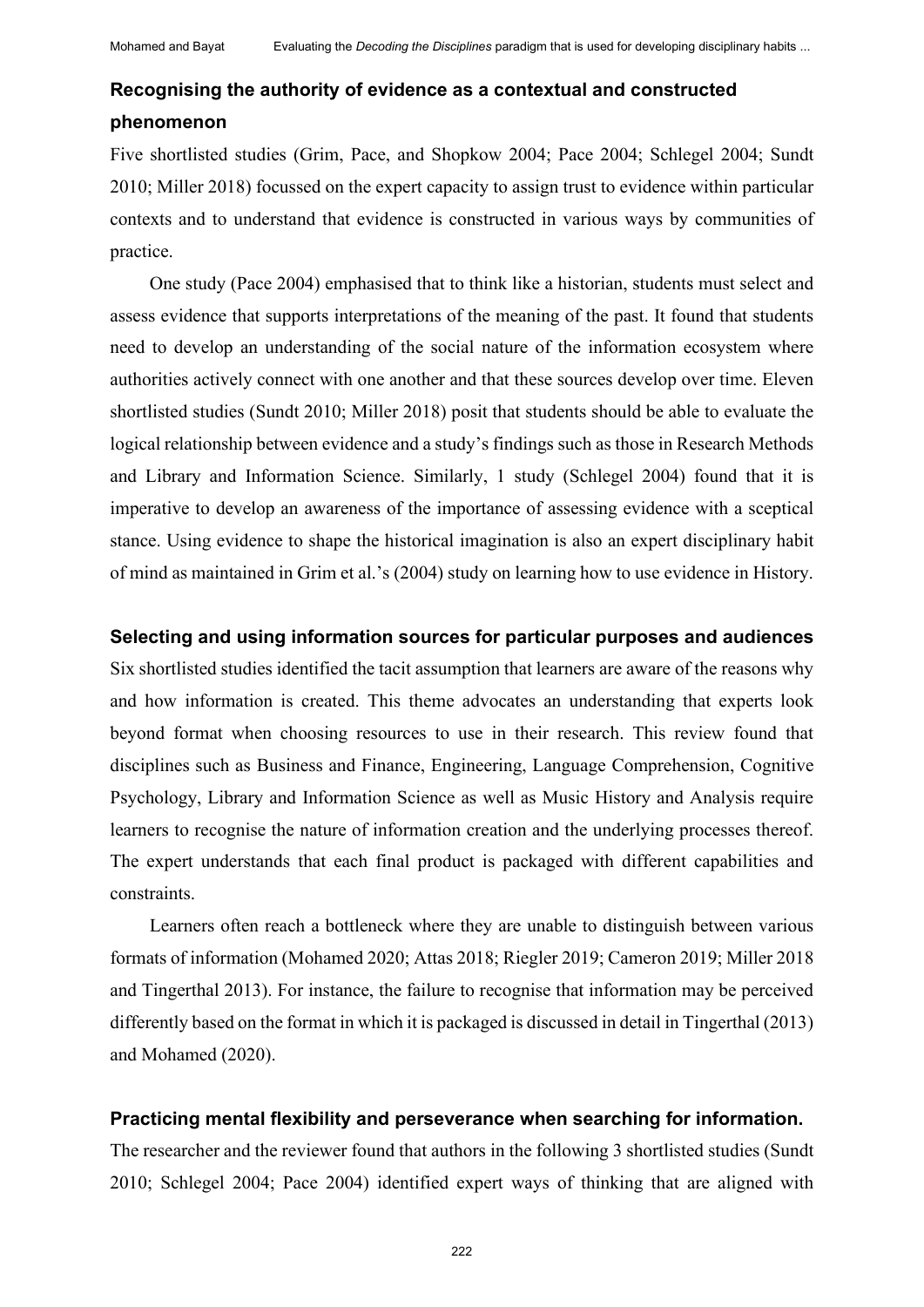information seeking behaviour. It is imperative to teach the notion that the searching for information is not a linear step by step process but should be regarded as an exploration which requires mental flexibility and perseverance. This process is often affected by cognitive, affective and social dimensions (ACRL 2016).

These 3 studies (Schlegel 2004; Sundt 2010; Pace 2004) found that expert practitioners do not have to search through all information resources to access relevant material in for instance, Criminal Justice (Sundt 2010) – they are able to identify paradigms and schools of thought that could answer their research questions. Similarly, these studies identified habits that students should acquire such as realising that information vary in content and format. Historical artefacts, for example, have different degrees of significance, depending on the needs of the search.

# *Findings: The application of the Decoding the Disciplines model in developing expert habits of mind*

To alleviate and overcome the bottlenecks which were identified in these selected studies, various steps in the decoding model were implemented. The total number of studies  $(n=33)$ which forms the body of literature for this review, used the first step in the decoding process to identify the bottleneck in student learning. However, each study selectively applied certain steps of the Decoding model. Those which were preferred and deemed necessary to assist with alleviation of a bottleneck constituted the main focus of a particular study. Thus, it was found that analysis of the seven steps of this model were dispersed across all the case studies.



Twenty-five studies of the shortlisted cases (Mohamed 2020; Tingerthal 2013; Miller-Young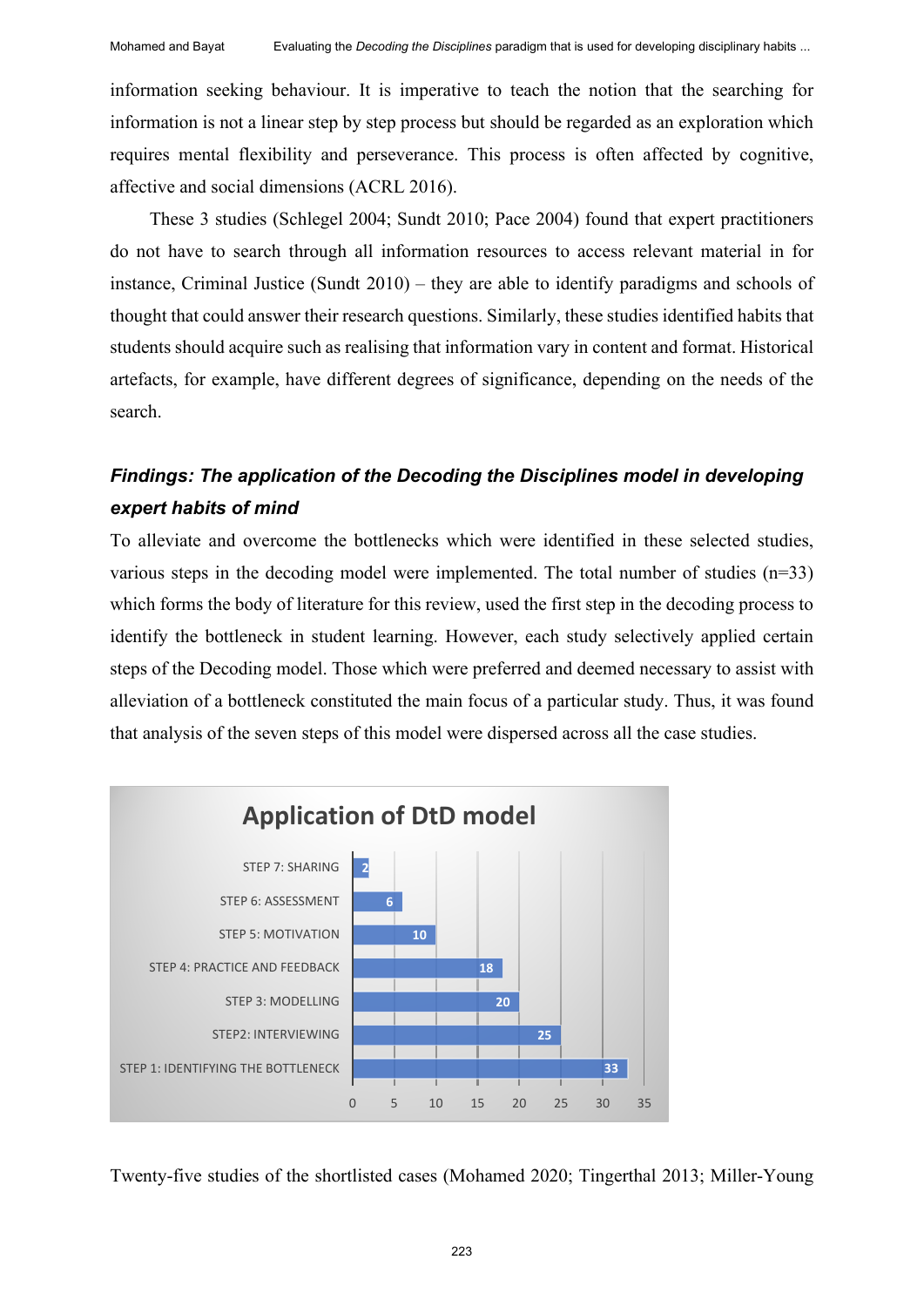2015; Currie 2017; Fischer 2018; Sundt 2010; Miller 2018; Diaz 2008; Sturts and Mowatt 2012; Yeo 2017; Riegler 2019; Yeo 2017; Cameron 2019; Pinnow 2016; Burkholder 2011; Middendorf 2015; Rousse 2017; Lee-Post 2019; Verpoorten et al. 2017; Pace 2004; Zhu et al. 2012; Attas 2018; Pace 2011; Pettit 2017; Miller-Young and Boman 2017) applied the interview technique (Step 2) to unlock the disciplinary unconscious of the expert practitioner. This is an attempt to unearth ingrained knowledge that has become submerged beneath the lecturer's teaching practices and needs to be made explicit in the classroom.

The review found that 20 selected studies applied Step 3 (Modelling) as a means of reframing teaching practices to alleviate the bottlenecks which were identified in their modules. In most instances, the lecturer employed various tasks (Step 4) such as collaborative learning in class, questionnaires, observations, minute papers; video clips, index cards, discussions; group work, pre – and – post assessment as well as the use of MCQ questionnaires to measure understanding. A noticeable number of studies (10) analysed emotional blockages (Step 5) in learning, while only 6 studies concentrated on summative assessments (Step 6) to monitor progress and to test whether learners have managed to overcome the threshold. The final step in the Decoding model (Step 7) involves sharing the outcomes of the studies with a larger community of practice. Only 2 studies included this task (Tingerthal 2013; Pace 2011).

#### **DISCUSSION**

# **Significant insights achieved through decoding liminal areas in student learning**

Irrespective of whether these 33 studies were research-driven (observational, empirical) or selfdirected, it may be deduced that the majority of the reviewed studies illustrated a positive predisposition towards the Decoding the Disciplines model. With the exception of one or two instances, the general outcome is that the Decoding model aids student learning in substantial ways. To assist with the investigation into the efficacy of the model on the development of expert habits of mind, the researcher categorised the following observations and insights into 5 parts: 1) Concretising abstract phenomena; 2) Overcoming emotional bottlenecks; 3) Making expert habits of mind more explicit for the novice learner; 4) Trans-disciplinary approaches and the T-Shaped learner; 5) Synergies between threshold concepts and information literacy habits of mind.

#### *Concretising abstract phenomena*

Five shortlisted studies (Zolan et al. 2004; Zhu et al. 2012; Ardizzone 2004; Cameron 2019;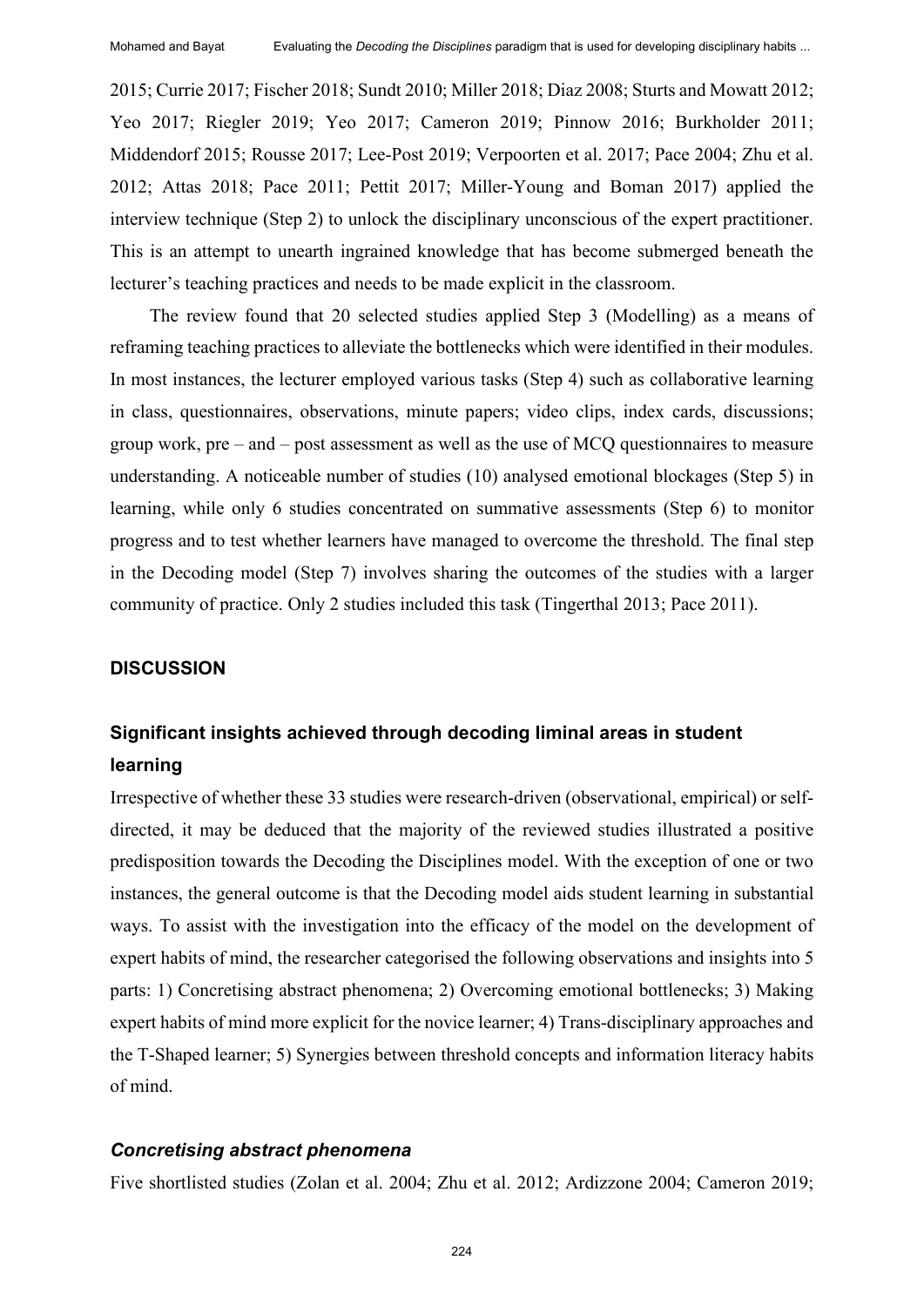Durisen 2004) found that modelling intricate processes in disciplines such as molecular biology, geological time frames, eye movement during graph reading exercises and astronomical concepts, serve to teach students to *visualise* abstract ideas. Researchers realised that the modelling process, which is the third step in the Decoding model, may include the expert practitioner's mental operations. These are transformed and concretised as analogies or metaphors in the classroom. The decoding process helped instructors to understand the reasons why many learners fail to comprehend the meaning of abstract phenomena from schematic diagrams or illustrations, "even when supported by explanatory texts" (Durisen 2004, 43). Common bottlenecks in this regard include the inability to visualise the size and scale of astronomical concepts (Durisen 2004), geological scale and time (Zhu et al. 2012), biological processes such as meiosis and mitosis (Zolan et al. 2004), and graph reading (Cameron 2019). In each case, the value and formidability of abstract content is expounded through making this step an integral part at programme and course level.

#### *Overcoming emotional bottlenecks*

The identification of emotional or affective blockages in student learning is addressed in 6 selected studies (Currie 2017; Sundt 2010; Fischer 2018; Pace 2004; Diaz 2008; Middendorf 2015). In one particular study, faculty came to realise that their own authentic experiences in clinical settings or journalism enabled them to fully embody and understand disciplinary concepts. The interviews that were conducted in this study elicited the conscious connections between instructors and their own interpretations of difficult concepts. According to Currie (2017) "touch, perceptions, feelings, actions and sensations" cannot be translated in course content or lesson plans. These affective experiences should be given explicit attention and integrated into pedagogical practices. The Decoding model makes provision for this procedure in the fifth step of the learning cycle.

The remaining four studies reiterate the value of overcoming cognitive dissonance through making hidden emotional operations transparent. Fischer (2018) and Sundt (2010) attest to the fact that it is important to gain insight into some of the emotional causes of such dissonance which could threaten to derail learning. It was found that insight into the sources of student resistance has helped instructors to become "less defensive and more supportive" (Sundt 2010; 282). Middendorf's (2015) finding reinforces the notion that emotional bottlenecks should not be regarded as problems in the classroom, but rather as "useful flags" (Middendorf 2015, 177) which indicate patterns of thought that may interfere with student learning.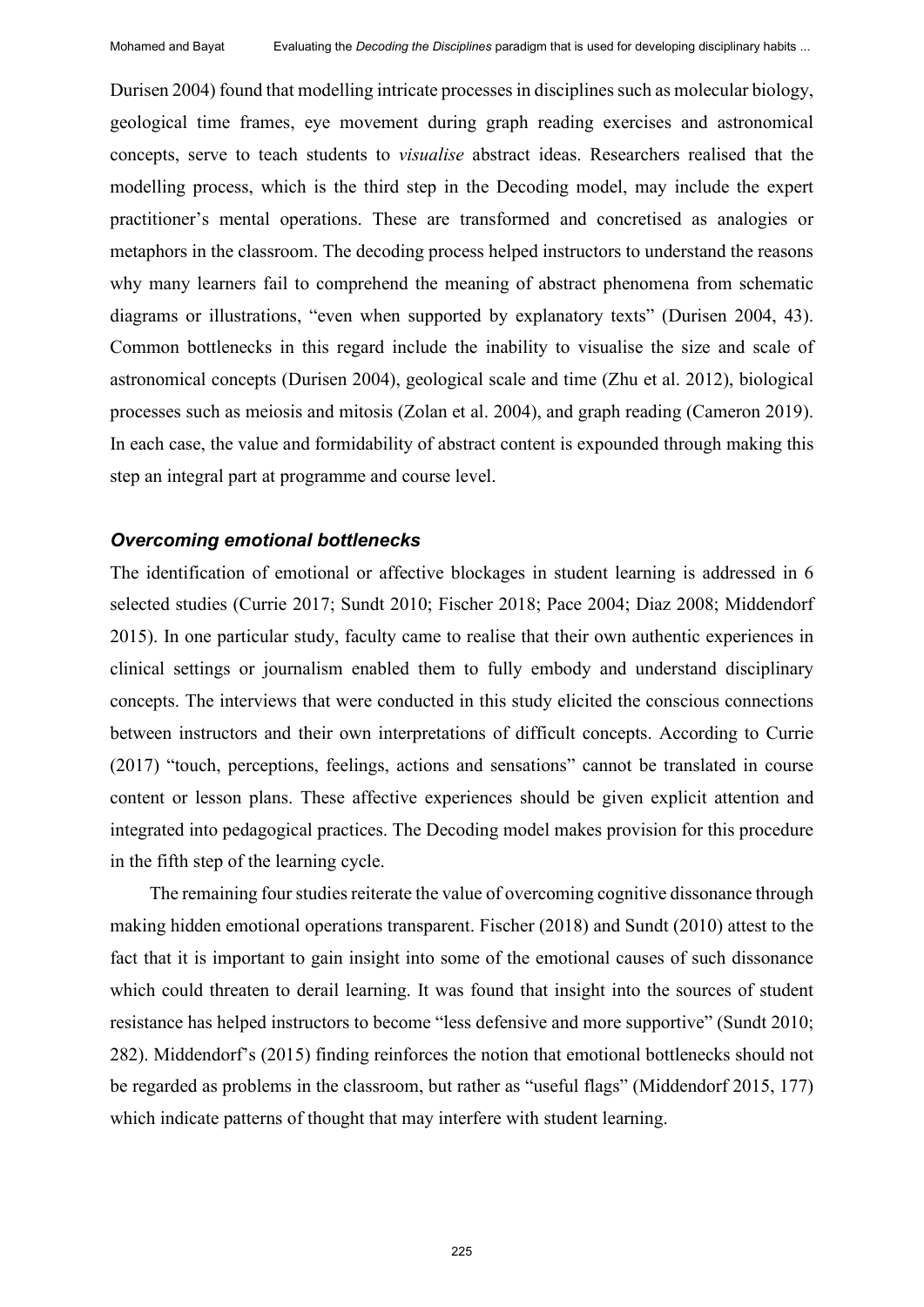#### *Making expert habits of mind more explicit for the novice learner*

The method of Decoding brings deeper levels of interpretation to the scholarship of teaching and learning and may be linked to broader frameworks of philosophical, sociological and psychological approaches. For instance, special attention has been brought to the interview technique (Miller-Young and Boman 2017) where researchers have detected the presence of themes such as the reconstruction and deconstruction of knowledge. As discussed and explained in the introduction of this article, these terms are interpreted using Pace's (2017) stance on "deconstructing" to explain and simplify the meaning of complex phenomena and thoughts.

In this regard, interviewees have highlighted the importance of the extent to which teachers help students understand, investigate and determine how implicit cultural assumptions, references, perspectives, and philosophical biases within a discipline influence the ways in which knowledge is constructed within it. It was found that the Decoding model serves to develop the capability to deconstruct such disciplinary thinking through generating new ideas or understandings. This method of deconstruction allows students to not only master a new set of mental operations, but also enables them to adopt the required knowledge practices and dispositions of professionals in the disciplines that they aspire to enter.

As mentioned earlier in this article, the habit of deconstructing knowledge allows complex processes and phenomena to be transformed into manageable chunks of information (Miller-Young and Boman 2017; Miller-Young 2015; Pettit 2017; Lee-Post 2019; Pace 2011; Schlegel 2004; Grim et al. 2004). Miller-Young and Boman's (2017) study found that knowledge construction involves the expert's ability to recognise patterns and connections amongst various pieces of information; examine problems from different points of view, and engage consciously with their surroundings (Miller-Young and Boman 2017). These habits of mind should be integrated into the classroom allowing students to "step back from the constructed narratives to deeper questions of interpretations and meaning" (Pace 2017, 125).

Miller-Young's (2015) self-study found that group dialogue during interviews generated deeper understandings of the disciplinary concept of reciprocity and states that expert thinking is "inclined towards an epistemology in which knowledge construction is never finished or complete" (Miller-Young 2015, 40). Similarly, Pettit (2017), Lee-Post (2019), Pace (2011), Schlegel (2004) and Grim et al. (2004) found that active participation amongst students generates new forms of questioning that appear to be powerful tools for reflection. Without precluding the importance of autonomous learning, such team effort facilitates disciplinary skill development (Schlegel 2004) and allows tasks to be skilfully analysed, dissected (Grim et al. 2004) and deconstructed.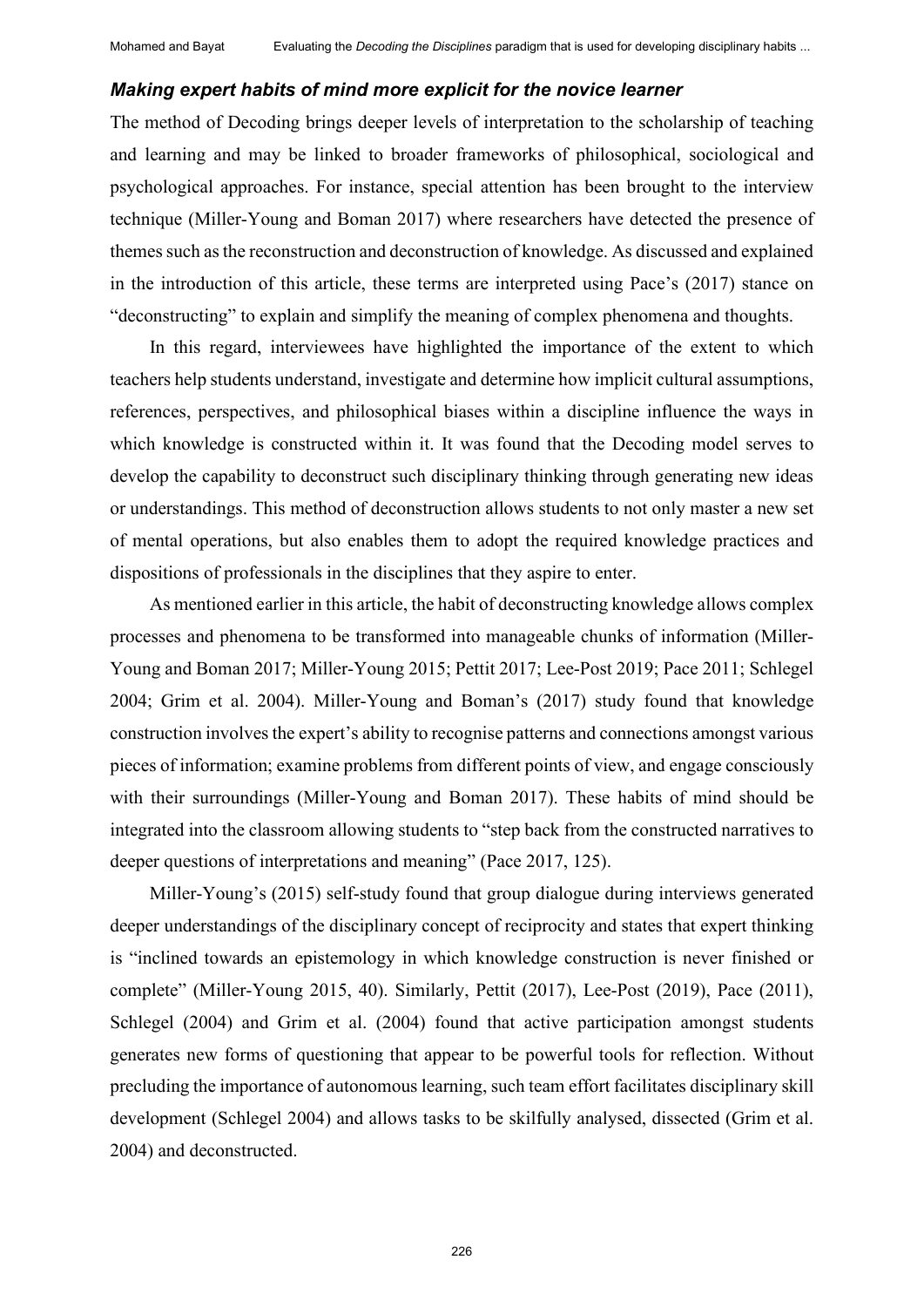#### *Trans-disciplinary approaches and the T-Shaped learner*

According to the University of the Western Cape (UWC) Charter of Graduate Attributes for the Twenty First Century (2018), one of the four holistic overarching and enabling attributes which characterises the Twenty First Century graduate is the "T-shaped learner". It is envisaged that this graduate should be able to have in-depth knowledge of their own respective field of study (vertical column of the "T"), yet should also have the proficiency to apply such knowledge across all diverse disciplinary and professional boundaries (horizontal column of the "T") to solve problems beyond their home discipline. Students are therefore required to think critically and apply their knowledge within unfamiliar contexts.

This review found that two shortlisted studies (Fischer 2018; Zhu et al. 2012) highlighted these attributes which became apparent through the Decoding interviews. One study posits that experts are able to apply a disciplinary concept such as "sustainability" [author's own quotation marks], across various subjects, depending on their level of interest. In addition, the study found that the modelling process (step 3) also enables debate and discussion amongst learners which enhances critical thought and that this could initiate a "feedback culture in the disciplines of sustainability science and beyond disciplinary boundaries" (Fischer 2018, 157). The study also concludes that DtD could be a valuable approach for transdisciplinary research. Similarly, Zhu et al.'s (2012) study incorporated metaphor-building exercises in the decoding process to facilitate the use of geologic time in various authentic world problems.

#### *Synergies between threshold concepts and information literacy habits of mind*

Three studies (Mohamed 2020; Miller 2018; Burkholder 2011) found that expert habits of mind may be directly aligned with information literacy ways of thinking and practices. Mohamed's (2020) study suggests that by integrating an additional step into the decoding model, critical literacies could be enhanced. The interview in Mohamed's (2020) study revealed that a strong synergy exists between expert habits of mind and the threshold concepts of the ACRL Framework (2016). The case shows that information literacy dispositions could be embedded within the disciplinary unconscious mind of the practitioner. Through modelling information literacy ways of being and thinking, Mohamed (2020) was able to assist students in the Business Finance module to overcome complex bottlenecks.

Similarly, this valuable insight was surfaced in Miller (2018) and Burkholder (2011). Burkholder (2011) discovered that by focussing on one bottleneck at a time, other obstacles in learning may surface in the process. Such places of liminality are: finding information for an assignment, annotating a bibliography, differentiating between different sources of information and refuting counter-arguments. These information literacy practices were elicited during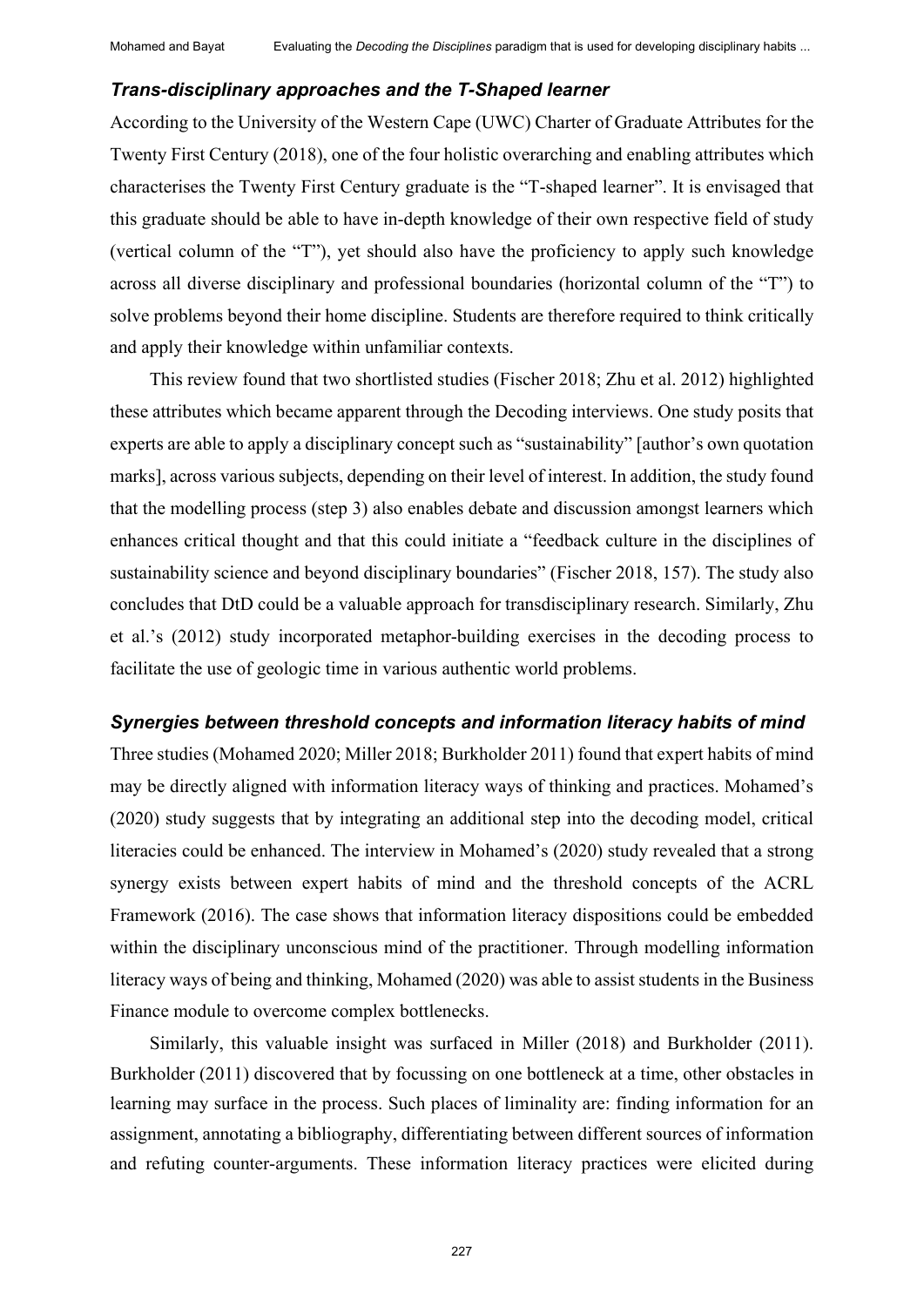practice and feedback (step 4) where students were instructed to write a music history paper.

In addition, Miller's (2018) entire study is devoted to bringing tacit information literacy knowledge of the expert and disciplinary bottlenecks together. Her pilot project revealed complex themes pertaining to the ACRL Framework (2016) and found that the DtD model could be used to further develop critical literacies.

#### **Additional insights**

Moreover, all the included studies except for Verpoorten et al. (2017), attest to the fact that the DtD model has valuable impact on eliciting hidden challenges and for assisting learners to overcome thresholds in learning.

However, the researcher and reviewer noted that, although all the studies lauded the Decoding model for its significant contribution to teaching and learning, they placed huge emphasis on the importance of mental operations. Many studies lacked the holistic picture of teaching practices, which encompasses more than just extrapolating the mental models of the practitioner. Furthermore, the operations are not detailed enough to show how novice learners should transition to become expert thinkers.

None of these studies mention the degree of expertise that is required to exhibit significant mental operations. It may be inferred that the expert's experience and ingrained knowledge would determine the type and value of tacit knowledge that they hold and whether this is adequate enough to embed into transformed pedagogical practices in the classroom.

#### **LIMITATIONS OF THE REVIEW**

Due to the COVID-pandemic, the researcher and reviewer were unable to meet in person. Hence, all deliberations surrounding the verification of literature were restricted to virtual platforms such as Google Docs, Google Sheets, Zoom meetings and Whatsapp communication. This mode of collaboration may have limited the intensity and rigour of cross-checking during each phase of the review process.

Furthermore, the current study has been restricted to reviewing material published between January 2004 and December 2020. The researcher found a limited number of articles pertaining to research on the DtD model, which implies that this body of literature may not be saturated enough for an in-depth systematic review. This finding also implies that there is much scope for further research and development in this area of teaching and learning.

The majority of studies on the Decoding model were conducted in the USA where it was initially developed and tested. Only 2 studies were performed in a developing country (South Africa), but no research exists to corroborate that the model does have any impact on student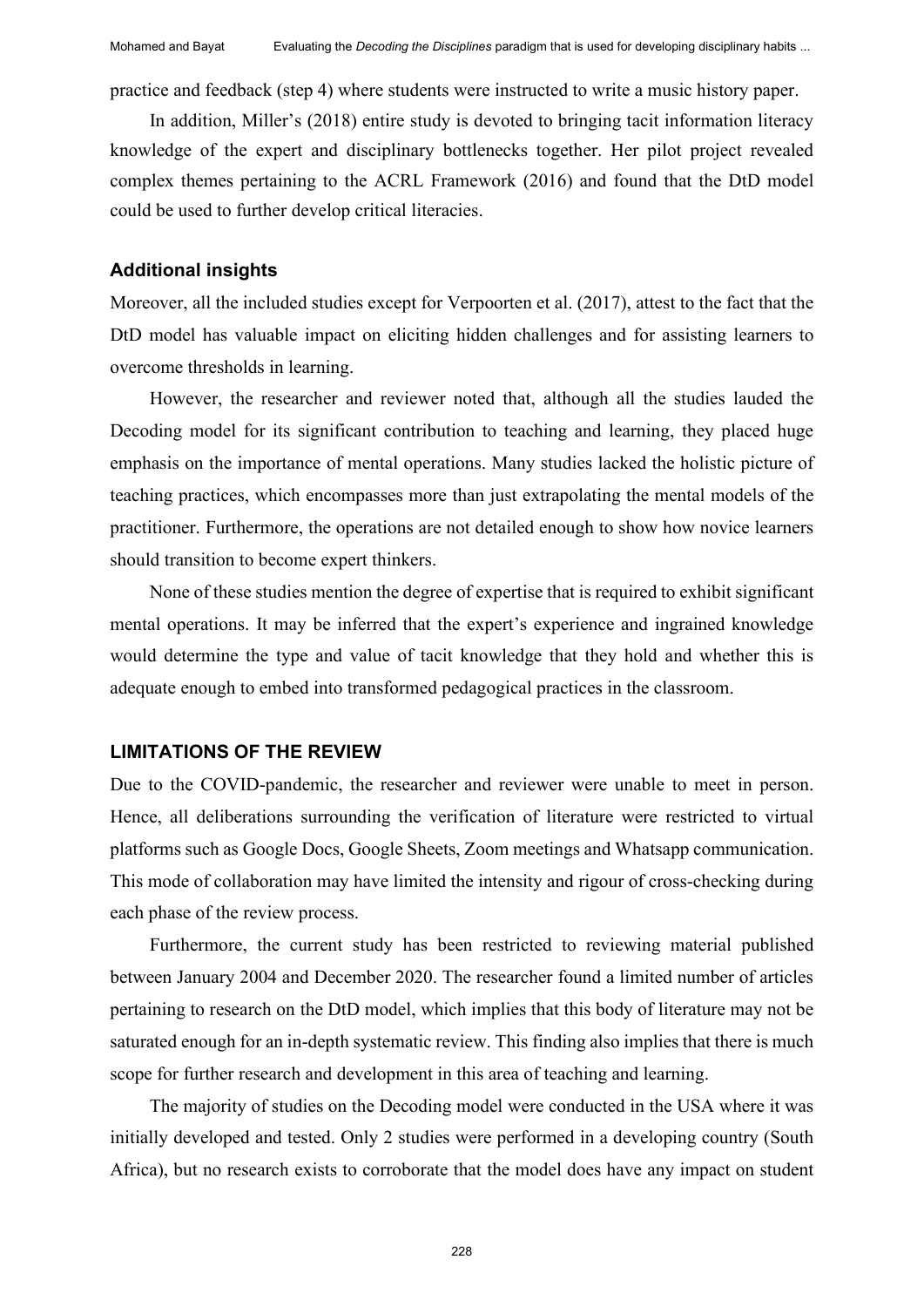learning across other developing nations where education systems are vastly different. This may have skewed the current study's findings pertaining to the efficacy of the Decoding model on developing expert habits of mind.

#### **IMPLICATIONS OF THE STUDY FOR HIGHER EDUCATION IN AFRICA**

This nuanced approach to teaching and learning may have a profound impact on higher education as it aims to assist learners with disciplinary challenges by empowering them to think and behave as experts in their fields. It incorporates the theories that are advocated by Paulo Freire on critical pedagogy and is disruptive in the sense that it has the potential to decolonise the traditional ways of teaching and empower the student to develop expert ways of thinking. Underpinned by Threshold Concept Theory and transformative learning, the DtD model offers a framework which integrates all these theories that are student-centred, participatory and evidence–based.

As was discussed in the review, students are able to think flexibly and creatively, transferring and applying their learning from one context to new situations. This infers that their transformed perceptions show that such pedagogical approaches should be foregrounded in transformative teaching in South African classrooms. We argue that cognitive transformative pedagogy interventions such as the Decoding model have a reflective dimension which may be used for decoloniality. Within an African educational setting, this method could encourage students to reflect on inequalities and socio-political contexts, as many young scholars would want to speak about racialised, classroom-based forms of historical oppression. The model disempowers colonial teaching and assumptions that are indicative of unjust regimes by empowering the student to develop expert habits and new ways of thinking.

#### **CONCLUSIONS**

In conclusion, we can say that several fundamental aspects were highlighted through this systematic review. First, the study shows that the DtD model was used to prioritise the unlocking of expert mental operations. Although it was found that students do experience various and differentiated stages of liminality in learning, the interpretations of their own perceptions of the decoding process were omitted. The studies examined how the expert's ways of thinking could transform teaching practices and alleviate bottlenecks in the process, yet almost no surveys or focus groups were held with students to explore their own thinking and what exactly constitutes their individual blockages in learning. This is a huge gap in the literature and needs to be highlighted in future research.

Second, the reviewed articles showed that the researchers were able to extract some ways

229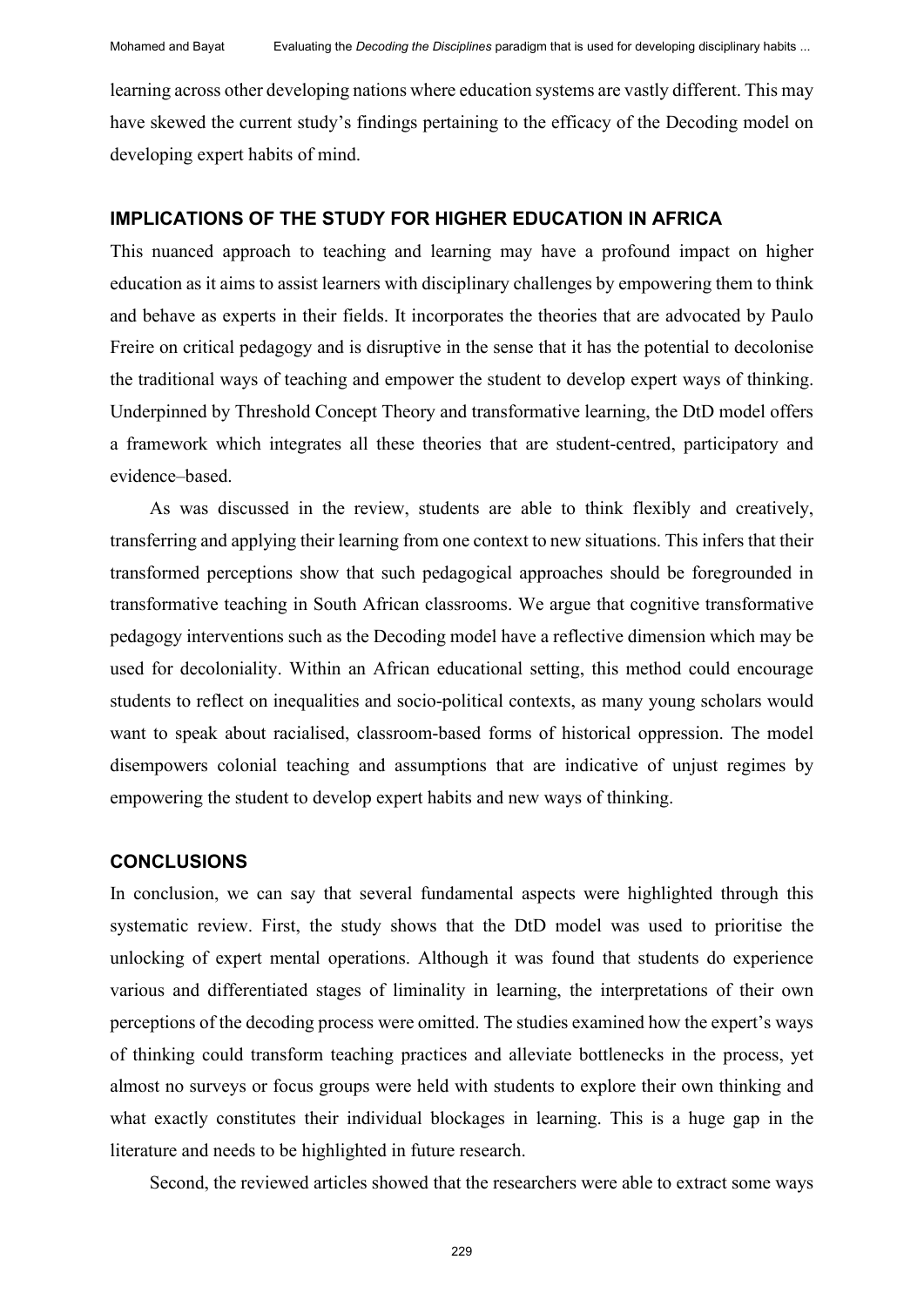of thinking that are relevant for future pedagogical practices. However, the 7-step process was not holistically applied in all case studies. As discussed earlier, only certain steps were used to extract expert dispositions and for their subsequent use in classroom settings. This infers that more research is needed to explore whether the steps are interconnected and explicable only in reference to the entire model, or whether it suffices to conclude that disciplinary thinking could also be successfully developed by the application of randomly selected steps. Nonetheless, for a complete and thorough implementation and evaluation of the model to occur, its different phases should best be explored over an extended period of time.

Third, although the DtD model is found to be promising, the linkages between it and Teaching and Learning theories have not been sufficiently explored. This paves the way for a much deeper investigation into the Decoding model in future research.

Moreover, one of the many ways in which the identified habits of mind were made explicit in student learning was to concretise abstract phenomena. It was found that teaching learners to visualise, specifically by using metaphors or analogies, would assist with grasping the meaning of complex terms and processes.

Furthermore, students may enter a state of liminality in their learning due to emotional blockages. As mentioned above, emotions cannot be translated in course content or lesson plans. These affective experiences should be given explicit attention and integrated into pedagogical practices.

It was also shown that the Decoding model serves to develop the capability to deconstruct disciplinary thinking through the generation of new ideas or understandings. The ability to recognise patterns and connections in texts and in different points of view allow students to "step back from the constructed narratives to deeper questions of interpretations and meaning" (Pace 2017, 125).

Certain studies also concluded that Decoding the Disciplines could be a valuable approach for transdisciplinary research where, in some instances, learners were encouraged to think beyond their home disciplines to solve complex problems.

It was found that, to a certain degree, a synergy does exist between the decoding model and information literacy. Three studies explored this intervention, concluding that some expert mental models are related to critical literacy practices. The Decoding model makes provision for this finding in the second step of the cycle.

This study was done using a systematic review process with clear, prescribed guidelines. The steps which were implemented served to find the most suitable body of articles which were selected and appraised. A thorough data extraction was conducted from each study. Only relevant and significant studies were included in the review. We conclude that our findings may

230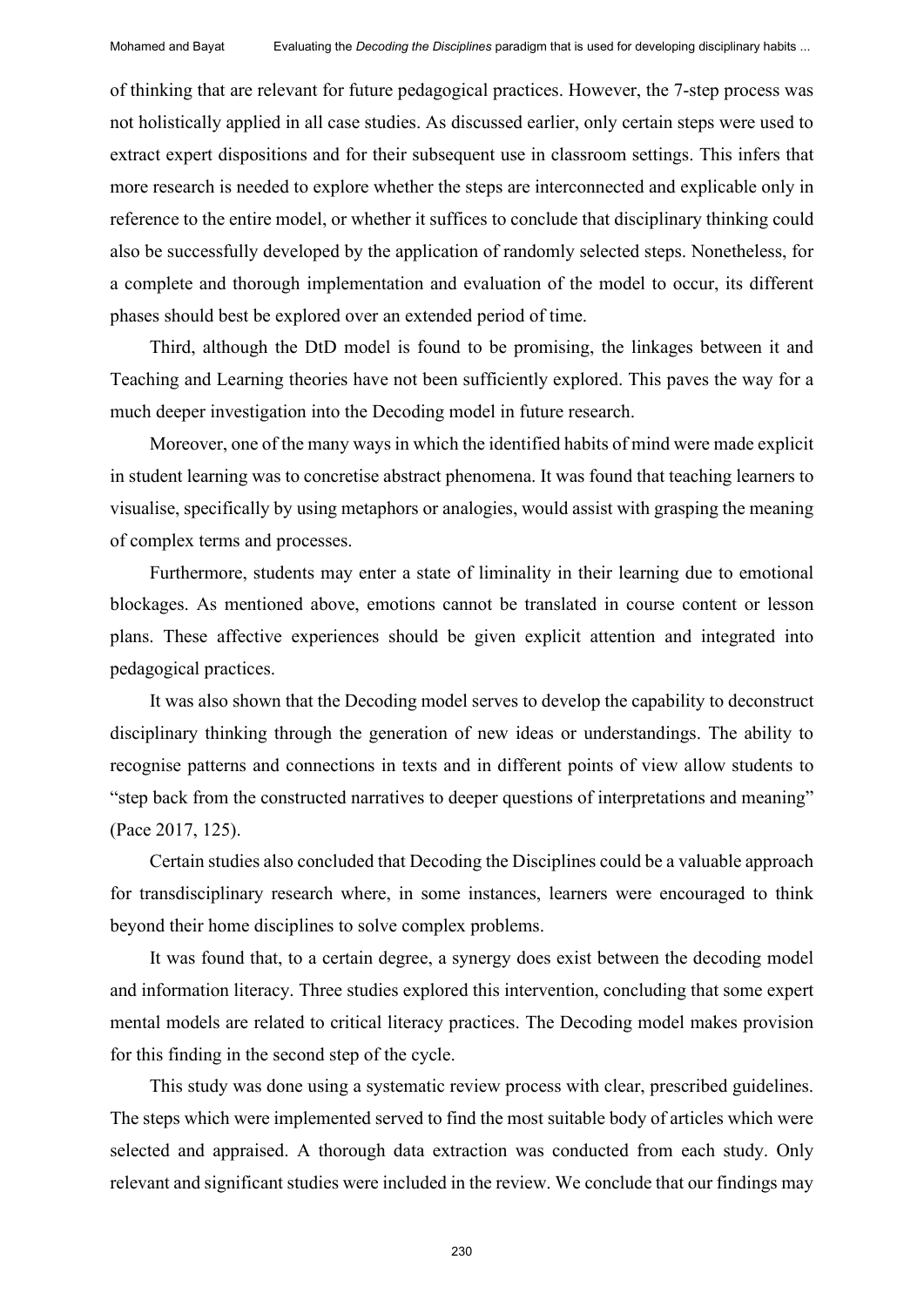be valuable for researchers who may want to use our study as a springboard for future investigation into the application of the decoding paradigm in student learning.

#### **NOTES**

- 1. The researcher is in reference to Shehaamah Mohamed, Senior Librarian: Teaching and Learning, Library Services, UWC.
- 2. The reviewer is in reference to Professor Bayat, School of Business and Finance, EMS Faculty, UWC.

#### **REFERENCES**

ACRL see Association of Colleges and Research Libraries.

- Alhamlan, Suad, Haya Aljasser, Asma Almajed, Haila Almansour, and Nidhal Alahmad. 2018. "A Systematic Review: Using Habits of Mind to Improve Student's Thinking in Class." *Higher Education Studies* 8(1): 25–35.
- Ardizzone, Tony, Fritz Breithaupt, and Paul C Gutjahr. 2004. "Decoding the Humanities." New Directions for Teaching and Learning 98(2004): 45–56.
- Association of Colleges and Research Libraries. 2016. "Framework for information literacy for higher education." http://www.ala.org/acrl/standards/ilframework.
- Attas, Robin. 2018. "Uncovering and Teaching the Process of Analysis to Undergraduate Music Theory Students." *College Music Symposium* 58(2): 1–23.
- Baer, Andrea. 2015. "Decoding the ACRL framework for information literacy: Applying the 'Decoding the Discipline' model for instructional planning." October 29. ALA Publishing eLearning Workshop. https://www.slideshare.net/ALATechSource/decoding-the-acrl-framework-forinformation-literacy-applying-the-decoding-the-discipline-model-for-instructional-planningworkshop.
- Balkin, J. 1995–1996. *Deconstruction*. https://jackbalkin.yale.edu/sites/default/files/files/ deconessay.pdf.
- Barthes, Roland, Richard Miller, and Richard Howard. 1974. *S/Z an essay*. New York: Hill and Wang.
- Boell, Sebastian K. and Dubravka Cecez-Kecmanovic. 2015. "On Being 'Systematic' in Literature Reviews in IS." *Journal of Information Technology* 30(2): 161–173.
- Burkholder, J. 2011. "Decoding the Discipline of Music History for Our Students." *Journal of Music History Pedagogy* 1(2): 93–111.
- Cameron, E. L. 2019. "Using Methods from Cognitive Psychology to Elucidate Mental Processes." In *3rd Actas EuroSoTL Conference: Exploring new fields through the scholarship of teaching and learning, Bilbao, Basque Country,* June 13‒14, 2019. Servicio Editorial de la Universidad del País Vasco.
- Costa, Arthur L. and Bena Kallick. 2000. *Integrating and sustaining habits of mind*. Alexandria, Va: Association for Supervision and Curriculum Development.
- Currie, Genevieve. 2017. "Conscious Connections: Phenomenology and Decoding the Disciplines." *New Directions for Teaching and Learning* 150(2017): 37–48.
- Derrida, J. 1976. *Of grammatology.* Translated by G. C. Spivak. Baltimore, MD: The John Hopkins University Press. (Original work published 1967).
- Díaz, Middendorf. 2008. "The History Learning Project: A Department 'Decodes' Its Students." *The Journal of American History* 94(4): 1211–1224. Bloomington, Ind.
- Durisen, Richard H. and Catherine A. Pilachowski. 2004. "Decoding Astronomical Concepts." *New*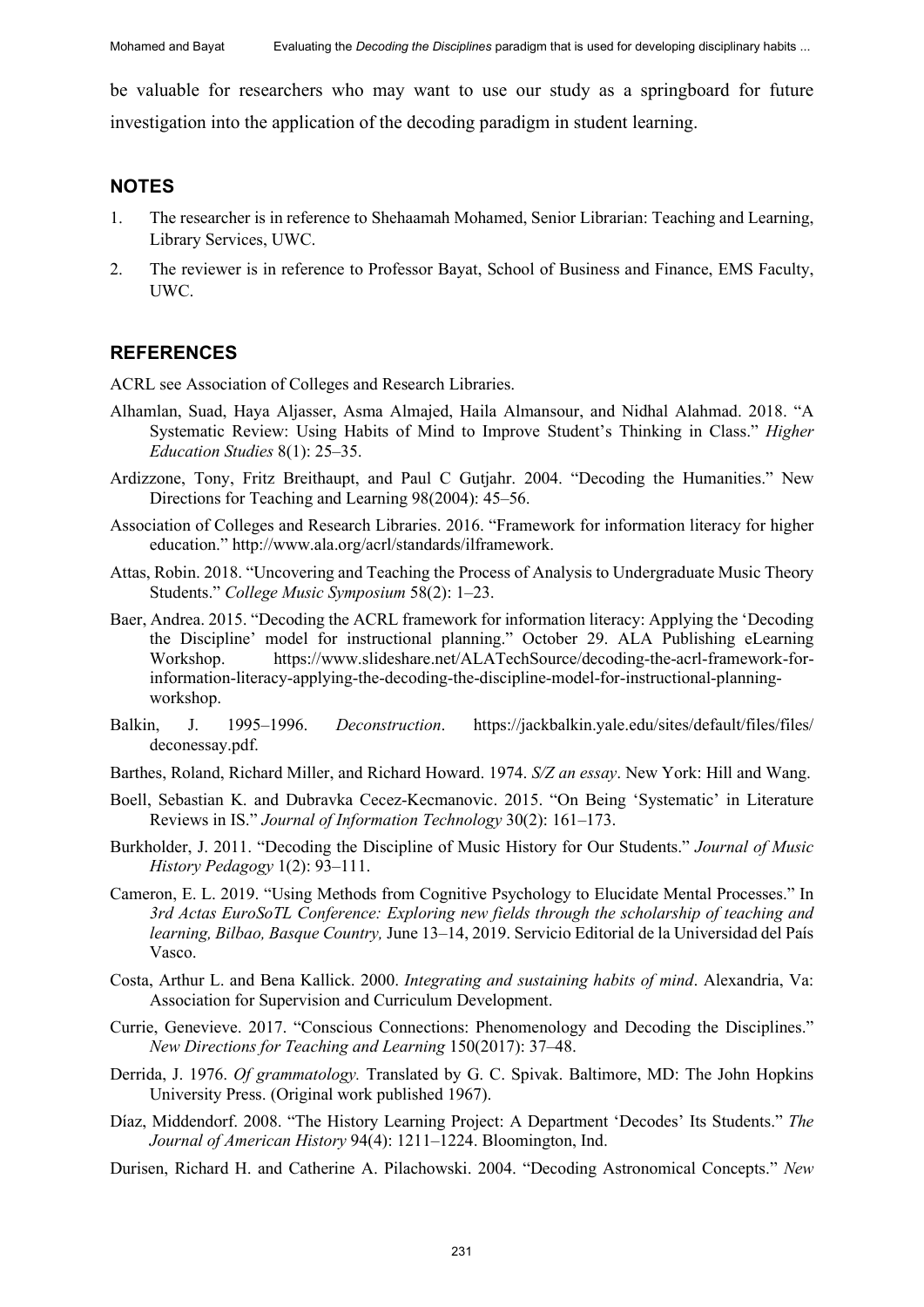*Directions for Teaching and Learning* 98: 33–43.

- Fischer, Matthias. 2018. "Decoding sustainability in the healthcare system. Teaching students how to problematize complex concepts." *Journal on Innovation and Sustainability* RISUS 9(3): 149–159. https://doi.org/10.24212/2179-3565.2018v9i3p149-159.
- Gibson, Craig and Trudi E Jacobson. 2018. "Habits of Mind in an Uncertain Information World." Reference and user services quarterly 57(3): 183–192.
- Gofman, Ari. 2019. "A Carpentries Approach to ACRL Framework Instruction." *Journal Of Escience Librarianship* 8(2): 1–14.
- Grim, Valerie, David Pace, and Leah Shopkow. 2004. "Learning to Use Evidence in the Study of History." *New Directions for Teaching and Learning* 98: 57–65.
- Higgs, Philip. 2002. "Deconstruction and Re-Thinking Education." *South African Journal of Education* 22(3): 170–176.
- Isaacs, Nazeema Zainura and Michelle Glenda Andipatin. 2020. "A Systematic Review Regarding Women's Emotional and Psychological Experiences of High-Risk Pregnancies." *BMC Psychology* 8(1): 45–45.
- Jadoon, Aisha, Ali Naqi, and Uzma Imtiaz. 2020. "Five Codes of Barthes: A Post-Structuralist Analysis of the Novel The Colour of Our Sky by Amita Trasi." *sjesr* 3(1): 243–250.
- Khomokhoana, Pakiso J. and Liezel Nel. 2020. "Decoding the Underlying Cognitive Processes and Related Support Strategies Utilised by Expert Instructors During Source Code Comprehension." *South African Computer Journal / Suid-Afrikaanse Rekenaartydskrif* 32(2): 232–257.
- Kurz, Lisa and Trudy W. Banta. 2004. "Decoding the Assessment of Student Learning." *New Directions for Teaching and Learning* 98(2004): 85–94.
- Land, Ray. 2016. "Toil and trouble: Threshold concepts as a pedagogy of uncertainty." In *Threshold concepts in practice*, ed. Ray Land, Jan H. F. Meyer and Michael T. Flanagan, 11–13. Educational futures: Rethinking theory and practice, Michael A. Peters (Series Editor). Rotterdam/Boston: Sense Publishers.
- Lee-Post, Anita. 2019. "Developing numeracy and problem-solving skills by overcoming learning bottlenecks." *Journal of Applied Research in Higher Education* 11(3): 398–414. https://doi.org/ 10.1108/JARHE-03-2018-0049.
- Long, Hannah A., David P. French, and Joanna M. Brooks. 2020. "Optimising the Value of the Critical Appraisal Skills Programme (CASP) Tool for Quality Appraisal in Qualitative Evidence Synthesis." *Research Methods in Medicine & Health Sciences* 1(1): 31–42.
- Middendorf, Joan and David Pace. 2004. "Decoding the disciplines: A model for helping students learn disciplinary ways of thinking." *New Directions for Teaching and Learning* 98: 1-12. https://doi.org/10.1002/tl.142.
- Middendorf, Joan, Jolanta Mickutė, Tara Saunders, José Najar, Andrew E. Clark-Huckstep, and David Pace. 2015. "What's Feeling Got to Do with It? Decoding Emotional Bottlenecks in the History Classroom." *Arts and Humanities in Higher Education* 14(2): 166–180.
- Miller, Sara. 2018. "Diving Deep: Reflective Questions for Identifying Tacit Disciplinary Information Literacy Knowledge Practices, Dispositions, and Values through the ACRL Framework for Information Literacy." *The Journal of Academic Librarianship* 44(3): 412–418.
- Miller-Young, Dean. 2015. "Decoding Ourselves: An Inquiry into Faculty Learning About Reciprocity in Service-Learning." *Michigan Journal of Community Service Learning* 22(1): 32–47.
- Miller-Young, Janice and Jennifer Boman. 2017. "Uncovering ways of thinking, practicing, and being through decoding across disciplines." *New Directions for Teaching and Learning* 150: 19‒35. https://doi.org/10.1002/tl.20235.
- Mohamed, Shehaamah. 2020. "Decoding information literacy ways of thinking in student learning: Influencing pedagogic methods." *South African Journal of Higher Education* 34(3): 182–209.
- Pace, David. 2011. "Assessment in History: The Case for 'Decoding' the Discipline." *The Journal of*